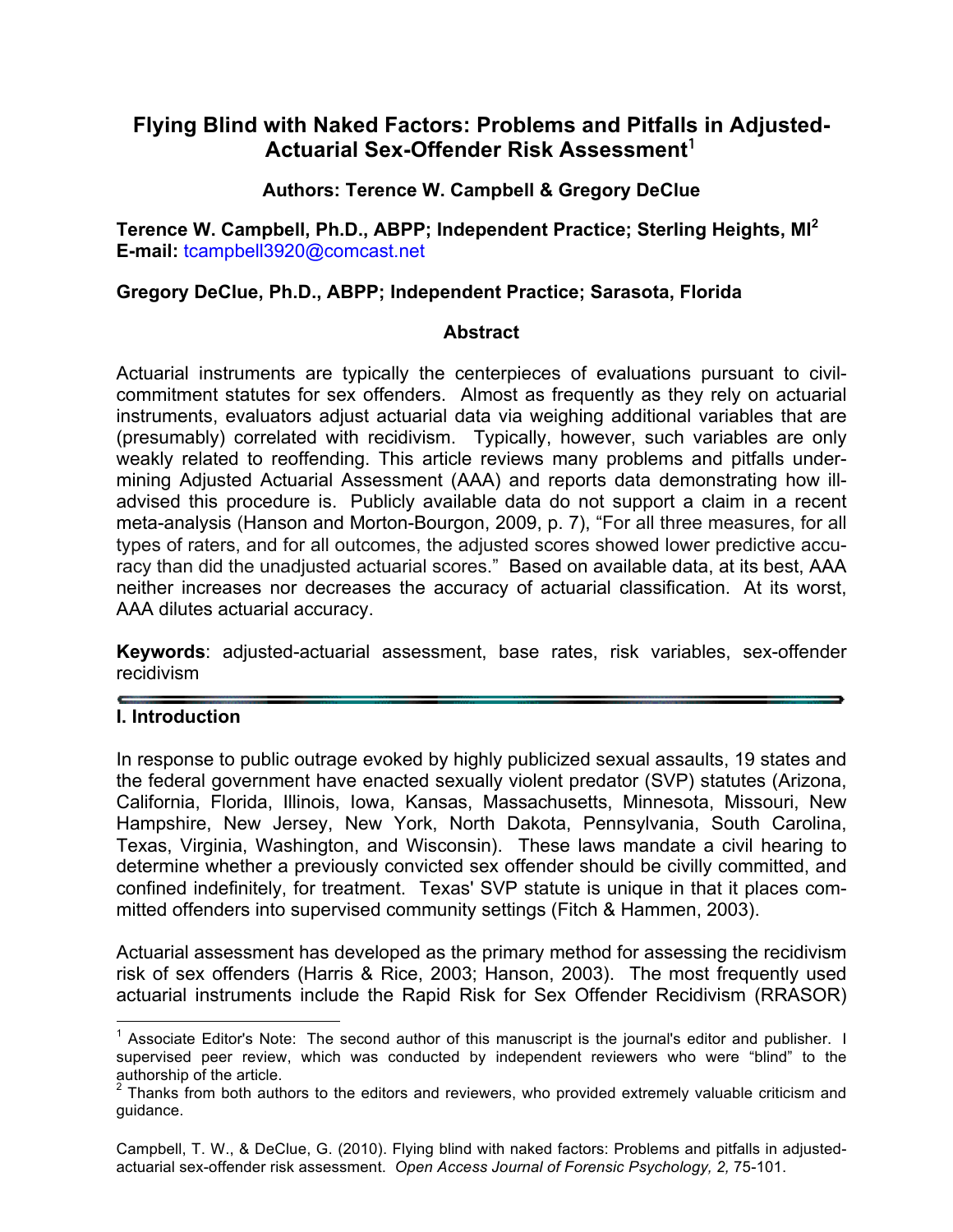(Hanson & Thornton, 2000), the Static-99 (Hanson & Thornton, 2000), and the Minnesota Sex Offender Screening Tool-Revised (MnSOST-R) (Epperson, Kaul, & Hesselton, 1998). Actuarial instruments can address a combination of four (overlapping) variables: risk factors, protective factors, static factors, and dynamic factors.

Risk factors increase the risk of an offender sexually reoffending. Protective factors decrease the risk of reoffending. Static factors (e.g., number of previous convictions, number of previous charges, history of nonsexual violence, etc.) cannot change (or are relatively unchanging) over time. Dynamic factors (availability of family support, availability of employment, level of self-esteem, etc.) can change over time.

The available actuarial instruments address only a combination of static-risk factors. These instruments do not address the remaining three factor combinations. We know of no peer-reviewed research demonstrating improved accuracy (over that obtained from static-risk factors alone) by incorporating dynamic-risk, dynamic-protective, or staticprotective factors. Most authors have not recommended the use of available actuarial instruments as "stand alone devices" (Hanson, 1998; Campbell, 2007; Doren, 2002; Sjöstedt & Långström, 2001; but see Harris and Rice, 2010; Quinsey, Harris, Rice, and Cormier, 1998, 2006; Rice, 2010; and Rice, Harris, and Hilton, 2010).

Rather than rely exclusively on actuarial estimates of recidivism risk, evaluators typically adjust actuarial data (Petrila & Otto, 2001). Adjusted Actuarial Assessment (AAA) involves a two-step procedure: (1) obtain an actuarial estimate of recidivism risk, (2) adjust that actuarial estimate—upward or downward—relying on risk factors that have been purported to have empirical support. The risk factors used for adjustments often utilize data reported by Hanson and Bussière (1998), or more recent data reported by Hanson and Morton-Bourgon (2005). Additionally, the www.static99.org website<sup>3</sup> appears to recommend the use of "Risk Factors outside of the Static-99": sexual deviance, treatment history, general criminality, intimacy deficits, sexual self regulation, general self regulation, attitudes tolerating sexual assault, cooperation with supervision, and diagnosed Cluster B Personality Disorder.

Reviewing AAA also necessitates addressing considerations of terminology. Campbell (2003) and Petrila and Otto (2001) have used the term "Adjusted Actuarial Assessment." Hanson (1998) previously used the term "Adjusted Actuarial Evaluation" (p. 66), but more recently referred to the "adjusted actuarial approach" (Hanson, Morton, & Harris, 2003, p. 159). Doren (2002) has used the term "clinically adjusted actuarial findings" (p. 162). Despite these terminological variations, there are no substantial differences between Adjusted Actuarial Assessment, Adjusted Actuarial Evaluation, Adjusted Actuarial Approach, and "clinically adjusted actuarial findings." Despite the different terms used to designate it, they all refer to the same procedure.

 $3$  The website lists the following members of its Advisory Board: Amy Phenix, R. Karl Hanson, Andrew J. R. Harris, and David Thornton.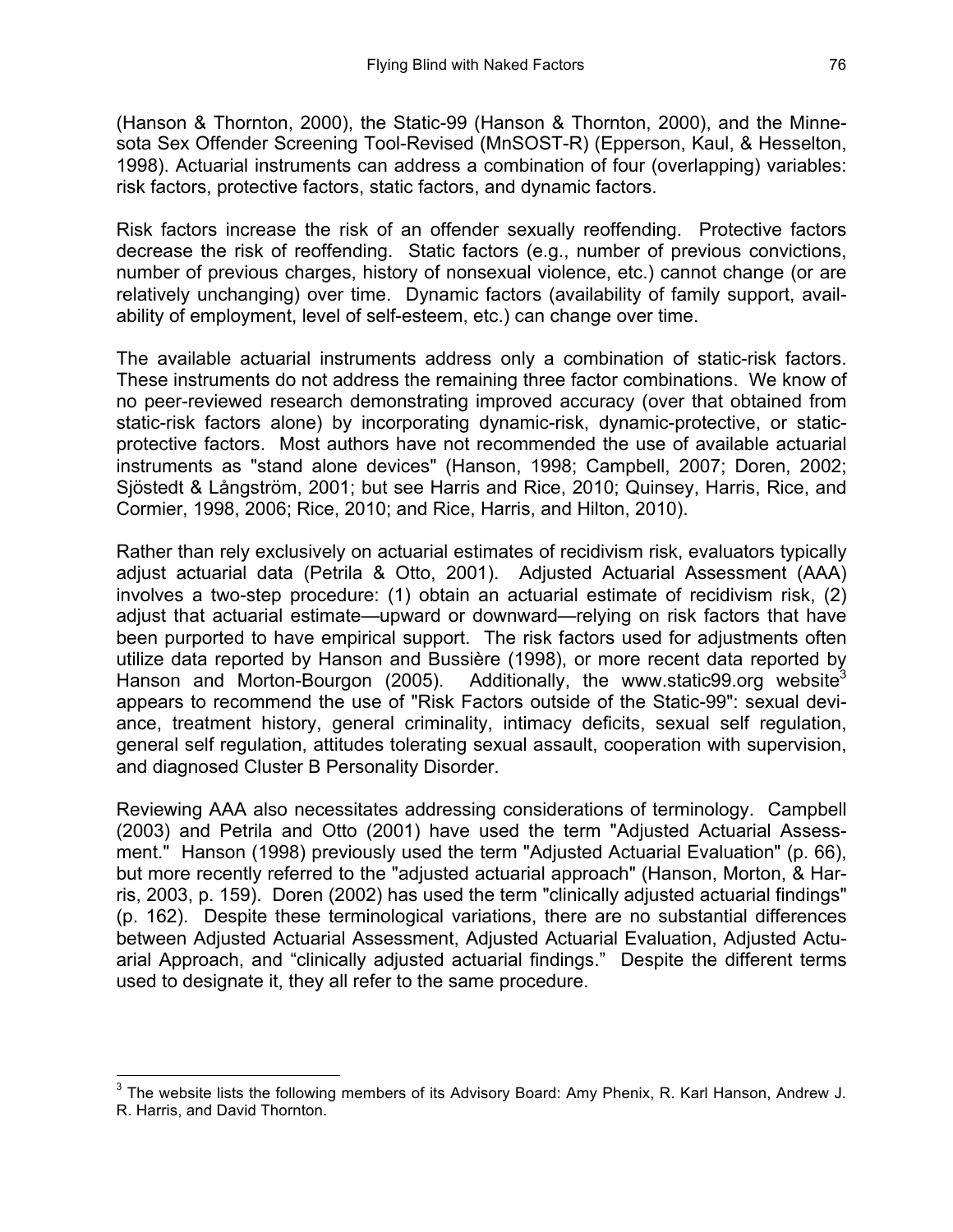#### **II. Shortcomings of Adjusted Actuarial Assessment**

Hanson (1998) recommended caution when attempting to adjust actuarial estimates of recidivism risk.

Given the poor track record of clinical prediction, evaluators should, nevertheless, be exceedingly cautious about how much they adjust actuarial estimates. Many of the factors that clinicians intuitively believe to be related to sexual offense recidivism, such as denial and verbal statements of treatment motivation, have not been found to predict sexual offense recidivism over the long-term (p. 66).

In their 1998 study reporting correlational data between risk variables and sex offender recidivism, Hanson and Bussière advised:

The predictive accuracy of most of the variables was also small (.10-.20), and no variable was sufficiently related [to recidivism] to justify its use in isolation. It was also unclear how best to combine the variables because their intercorrelations were unknown and would be expected to be rather high for certain variables (e.g., young and unmarried). Consequently, we do not recommend simply summing the items, using either unit weights or weights inferred from the [correlational] tables, to create risk scales. . . . Nevertheless, our results could be used to identify the factors worth considering in risk assessments (p. 358).

This article explains why the variables in the tables in their meta-analysis should not be used to adjust the results of an actuarial instrument. If the risk variables Hanson and Bussière identified cannot be used in isolation, nor combined, nor summed, nor weighted, it becomes logically impossible to rely on them for AAA. Further, the research reported in the 1998 meta-analysis contributed to the development of the Static-99. The risk factors reported in that meta-analysis were considered as the Static-99 was developed, so none of those research results should be considered to represent "risk factors outside the Static-99." They are the very risk factors that were considered in the development of the Static-99. We address this further, as "double dipping," in our Conclusions. Hanson (2002) subsequently wrote: "Much more research is required before adjustments to established actuarial measures using static factors can be done with any confidence" (p. 100).

Hanson and Morton-Bourgon (2005) commented on their data regarding risk factors and recidivism.

Readers will note, however, that the predictive accuracy of most of the characteristics was small. Consequently, prudent evaluators need to consider a range of potential risk factors in an overall evaluation. The best methods for combining risk factors into an overall evaluation remain an active topic of scientific debate (p. 1159).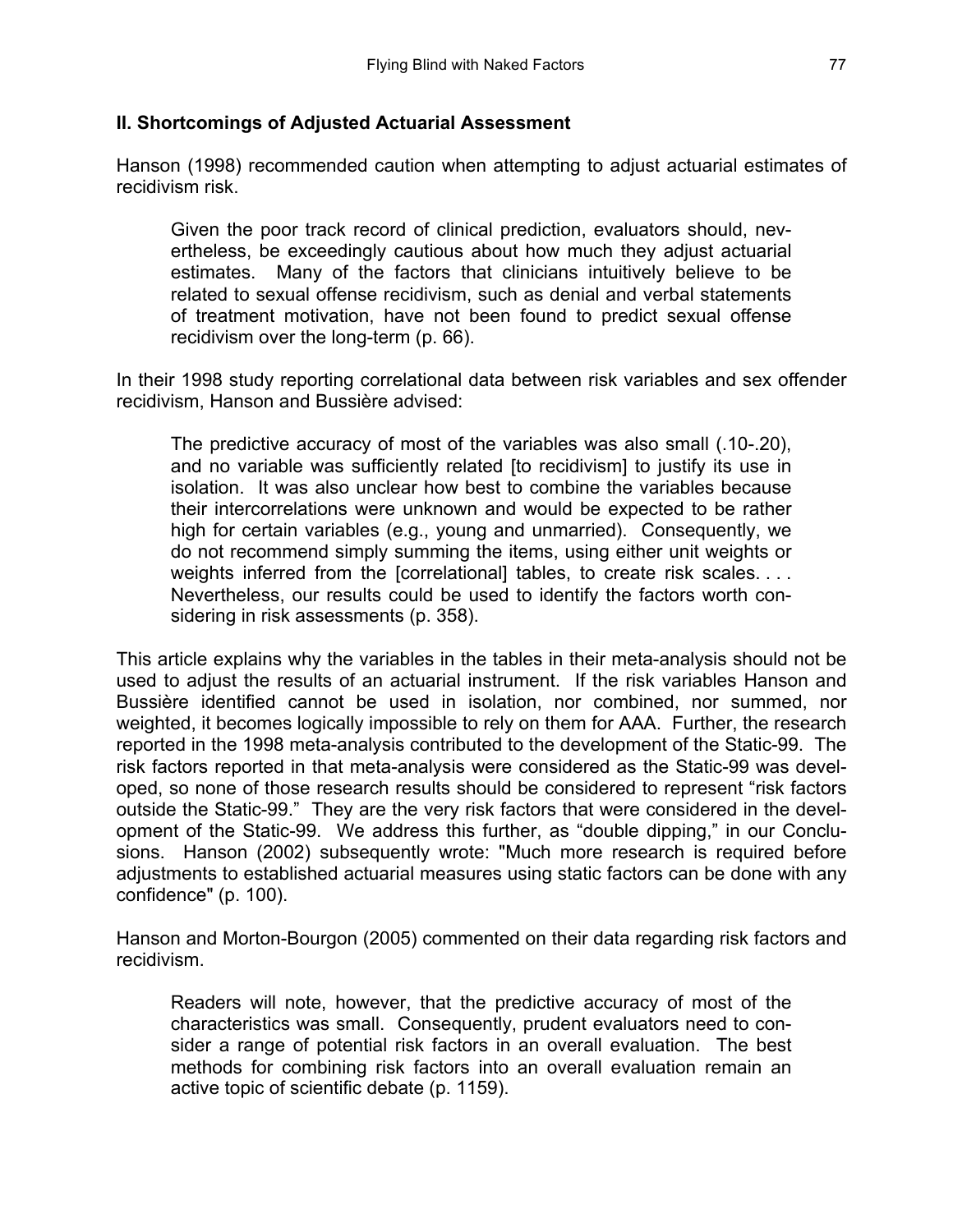Not long ago, the validity of AAA was unknown. Petrila and Otto (2001) wrote: "Perhaps most important, there is no data on the validity of adjusted actuarial assessment of risk for sexual reoffending, the technique used by almost all professionals who employ actuarial tests in their assessments" (p. 3-8).

In 2002, when the validity of AAA had not been empirically researched, Doren contended that evaluators had little choice but to rely on it: "Without a sufficiently comprehensive mechanical procedure available, evaluators seem to be left with adding clinical judgments where the actuarial instruments leave off" (p. 161).

This is serious business. Almost all professionals who employ actuarial tests in their sexual-recidivism risk assessments (Petrila & Otto, 2001) have been using a procedure (AAA) that lacks empirical support.

## **A. Diluted Accuracy of AAA**

Attempts at adjusting actuarial data too often dilute their accuracy. For example, Sawyer (1966) found that, when given actuarial predictions and asked to "improve" them via clinical adjustments, clinicians performed worse than the actuarial predictions alone. Harris, Rice, and Cormier (2002) used the Violence Risk Appraisal Guide (VRAG) to predict violent recidivism for 467 subjects acquitted as insane or unfit to stand trial. Over a five-year follow-up, the AUC value for the VRAG was .80. Commenting on their findings, Harris et al. reported: "Clinical judgments could not make incremental improvements upon violence predictions made by actuarial scores alone. This means that clinical judgment could not have been tapping a dimension of risk-related information not already assessed by the VRAG" (p. 391).

Though not addressing sex-offender recidivism per se, the previously cited studies (Harris et al., 2002; Sawyer, 1966) are important because of their methodological significance. Each study attempted to improve the accuracy of actuarial assessment via clinical judgment. In each of these studies, the attempts failed. This provides a context for the findings that AAA has consistently led to a decrease in accuracy of sex-offender recidivism risk assessments. Methodologically relevant data advise against AAA when assessing sex-offender recidivism risk. Accordingly, Quinsey, Harris, Rice, and Cormier (2006) insist that assessments of sex-offender recidivism risk must confine themselves to actuarial procedures, and actuarial procedures alone.

## **B. Inter-Rater Reliability**

AAA also contends with the problem of how to best weight and combine the different factors (Hanson, 1998). Without an explicitly defined method for converting various risk factors into recidivism probabilities, different evaluators can reach very different conclusions when assessing the same offender. For example, Evaluator A attributes considerable significance to the offender's age, but Evaluator B views the offender's failure to complete treatment as more compelling. When they occur, these different conclusions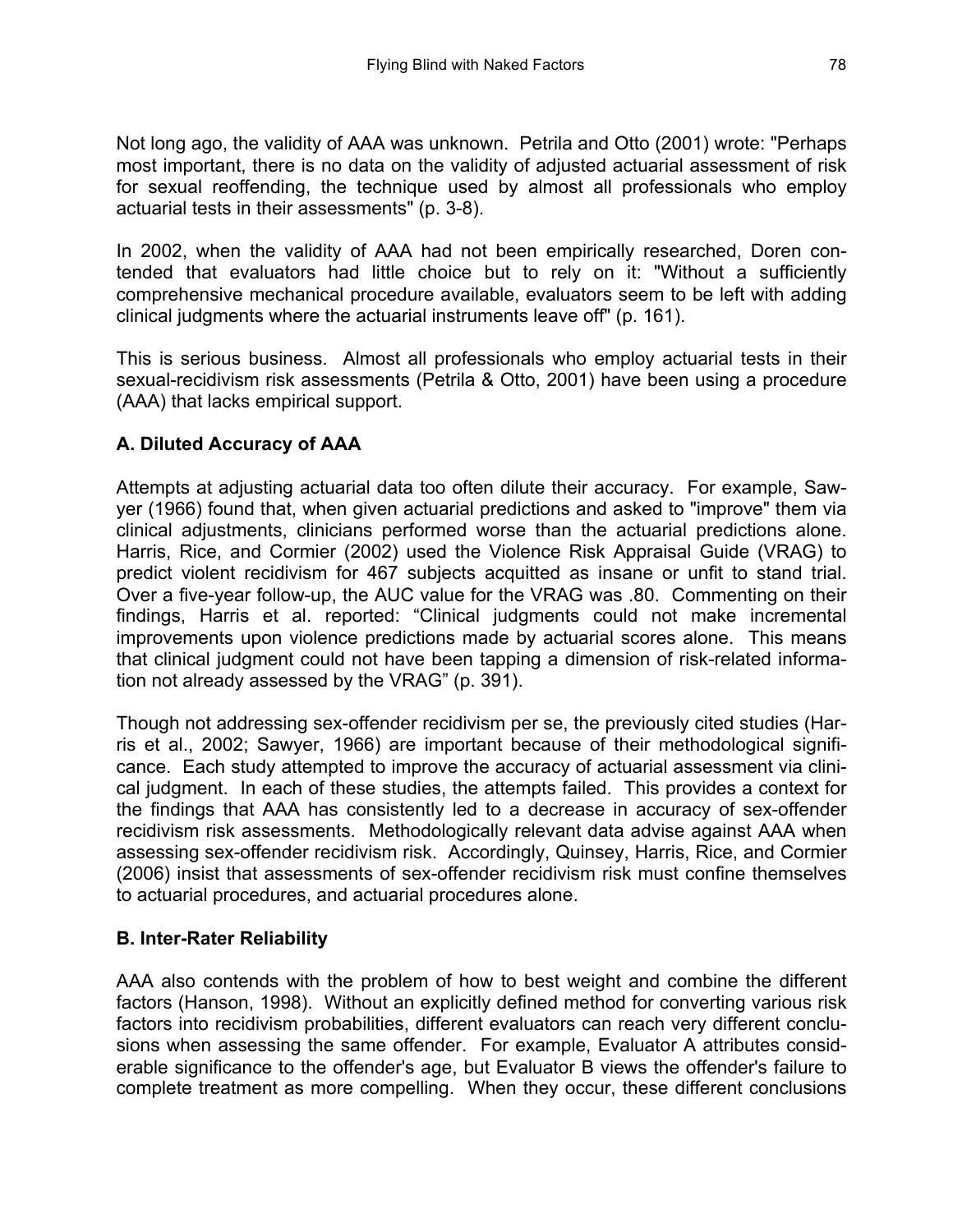reflect low levels of inter-rater reliability between or among two or more evaluators assessing the same offender.

Many of the risk factors reported by Hanson and Bussière (1998) and Hanson and Morton-Bourgon (2005) correspond to ambiguous variables leading to pronounced differences of opinion between evaluators. Consider, for example, the differences between "standardized" and "global assessments" (Bierman, Nix, Maples, & Murphy, 2006). Standardized assessments are typically anchored at each pole by concrete examples of behavioral extremes. Global assessments, however, involve general impressions of some behavior that are more intuitive than not. Bierman et al. (2006) found that clinicians are more accurate when rating clients via standardized ratings compared to global impressions.

Assessing "anger problems," for example, involves difficult challenges of how to reliably define and identify variations in this factor. Absent a generally accepted definition of "anger problems," different evaluators will reach different conclusions when assessing this factor. As a result, the accuracy of identifying "anger problems" is obviously undermined. In turn, low levels of inter-rater reliability can only diminish the accuracy of AAA.

Murrie et al. (2009) found that an evaluator's adversarial allegiance (hired by the prosecution versus hired by the defense) could influence some assessment instrument scores in forensic evaluation. This effect might be more pronounced for risk factors that are vaguely defined (leaving more room for subjective interpretation).

## **C. AAA as a Paradox**

The correlation of an actuarial instrument such as the Static-99 with sex offender recidivism is .33, which is a moderate correlation (Hanson & Thornton, 2000). When Hanson (1998) reanalyzed some of the data in Hanson and Bussière (1998), he found that the average correlation of AAA with sex offender recidivism was .23, which is a small correlation. The average correlation for unguided clinical judgment and sex offender recidivism was .07, a trivial correlation (Hanson, 1998). AAA therefore: (1) relies on methods that are weakly correlated with recidivism (clinical judgment), (2) to identify variables that bear a small correlation with recidivism (various risk factors), (3) in order to adjust actuarial estimates that are moderately correlated with recidivism. To say the least, this procedure creates a substantial margin for error.

Actuarial assessments were developed to avoid the many problems undermining clinical judgment when assessing recidivism risk. AAA therefore amounts to a curious paradox. In particular, AAA involves a "u-turn" away from actuarial assessment, and hastily retreating back into clinical judgment. Actuarial assessment minimizes reliance on clinical judgment. AAA, however, leads evaluators into reinserting clinical judgment. AAA can therefore be defined as an unstandardized, inconsistently applied, ad hoc procedure. In other words, evaluators relying on AAA respond in an improvised manner to the idiosyncratic features of a particular case. Without a well-defined decision-making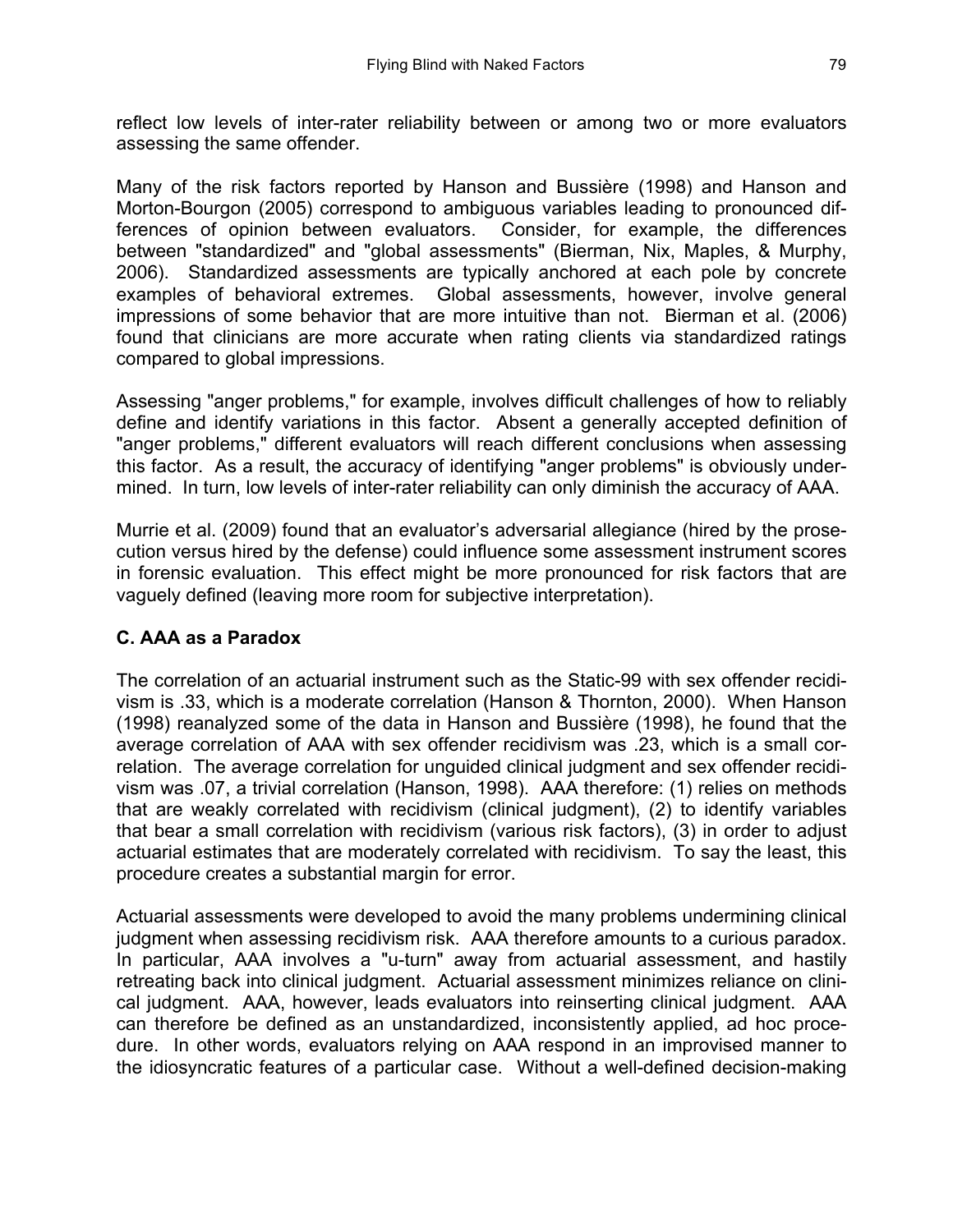procedure for AAA, these improvised judgments can also be expected to vary inconsistently from one case to another.

Rather than reduce the margin of error associated with actuarial instruments, AAA can be expected to increase that margin via its excessive reliance on clinical judgment. To at least some degree, Doren (2002) recognizes the various problems undermining AAA. He advises: "The bottom line is that examiners need to remain cognizant of the very significant limitations to our current knowledge of appropriate clinical adjustments to actuarial results. Making clinical adjustments to actuarial results typically involves some untested assumptions. We at least should be aware of our assumptions when we make those adjustments" (p. 171).

Given the many limitations undermining AAA, awareness of its "untested assumptions" cannot overcome its limitations. Identifying these problems does not equate to solving them. "Cognizant" as evaluators may be when undertaking AAA, those efforts will not suffice. The data presented below (Tables 2-6) help to understand why evaluators fail more often than they succeed when they attempt to adjust actuarial data.

### **III. Data Integration and Diagnostic Signs**

### **A. Data Integration**

When resorting to AAA, evaluators often describe themselves as undertaking "data integration." Attempts at data integration assume it is preferable to avoid relying on any one source of information. Presumably, evaluators should instead consider the available data as a whole and identify relationships and patterns within that data. This kind of data integration, however, is exceedingly difficult. Evaluators must decide what information is most relevant, how to obtain that information, and how to prioritize and integrate the different information.

Given the many difficulties challenging attempts at data integration, Faust (1986) advised: "Among the approaches that clinicians can use in their attempts to maximize diagnostic accuracy (whether it involves assignment to a diagnostic category or description of the individual), that of data integrator is nearly the worst" (p. 423).

### **B. Diagnostic Signs**

Using various risk factors for AAA amounts to relying on the presumed significance of diagnostic signs. In what now amounts to a citation classic, Dawes, Faust, and Meehl (1989) reviewed the problems of diagnostic signs and their significance. They wrote:

For example, suppose that about half of the adolescents appraised for a history of juvenile delinquency show subtle electroencephalographic (EEG) abnormalities. Based on these concurrences, the clinician may come to consider EEG abnormality a sign of delinquency or may conclude that delinquency is associated with brain dysfunction (p. 1671).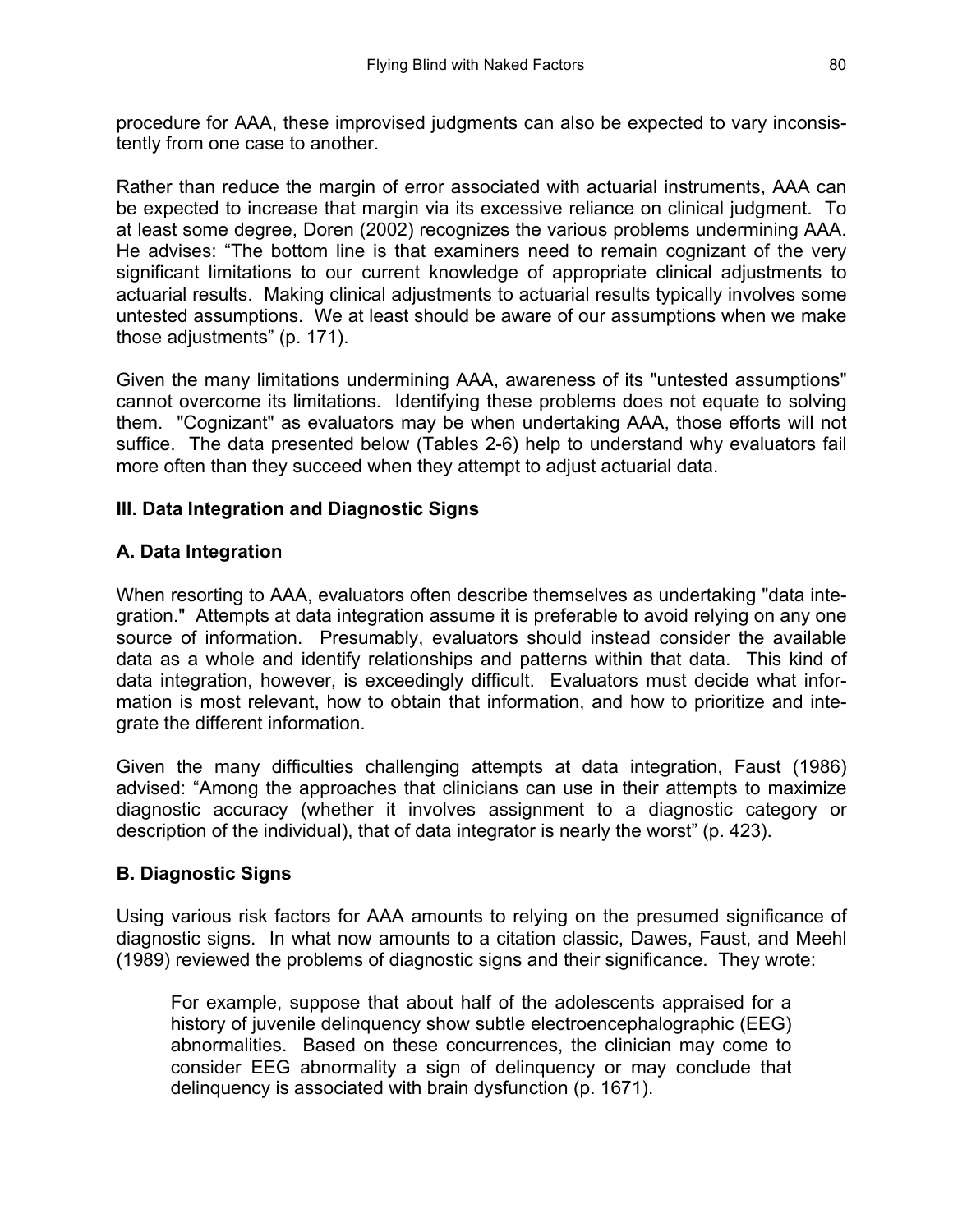Dawes et al. then detailed the pitfalls associated with relying on risk factors such as these.

One cannot determine, however, whether a relation exists unless one also knows whether the sign occurs more frequently among those with, versus those without, the condition. For example, to determine whether EEG abnormality is associated with delinquency, one must also know the frequency with which delinquents do not obtain EEG abnormalities and the frequencies with which nondelinquents do and do not obtain EEG abnormalities (p. 1672).

Most importantly, Dawes et al. further explained:

Further, even should a valid relation exist, one cannot determine the sign's actual utility unless one knows: (i) how much more frequently it occurs when the condition is present than when it is absent and (ii) the frequency of the condition ... If the condition is infrequent, then positive identifications based on the sign's presence can even be wrong in most cases, for most individuals who display the sign will not have the condition (p. 1672).

Table 1 summarizes all possible outcomes associated with risk factors and sexual reoffending. If the frequency of offenders in cell B - factor present, but does not reoffend exceeds the frequency of offenders in cell A - factor present and does reoffend - relying on that factor for risk assessment purposes is ill-informed and therefore ill-advised.

Table 1. Summarizing Risk Factor Frequencies for Recidivists and Non-Recidivists

|                       | Reoffends | Does Not Reoffend |
|-----------------------|-----------|-------------------|
| <b>Factor Present</b> |           | R                 |
| <b>Factor Absent</b>  |           |                   |

Carefully reviewing the frequencies of presumed risk factors, distributed across samples of recidivists and non-recidivists, leads to some interesting outcomes.

### **C. Frequencies of Risk Variables**

Scalora and Garbin (2003) reported treatment-related variables associated with recidivism, and non-recidivism, for a sample of 194 convicted child molesters. For this sample, 48 (24.7%) reoffended, and 146 (75.3%) did not reoffend, over an average follow up of approximately 54 months. This cognitive-behavioral treatment program, housed in a secure, inpatient facility, addressed offender responsibility, victim empathy, human sexuality, everyday living skills, and relapse prevention. The offenders treated in this program averaged a 28.3 months' stay. A multidisciplinary treatment team assessed each offender's response to the treatment program.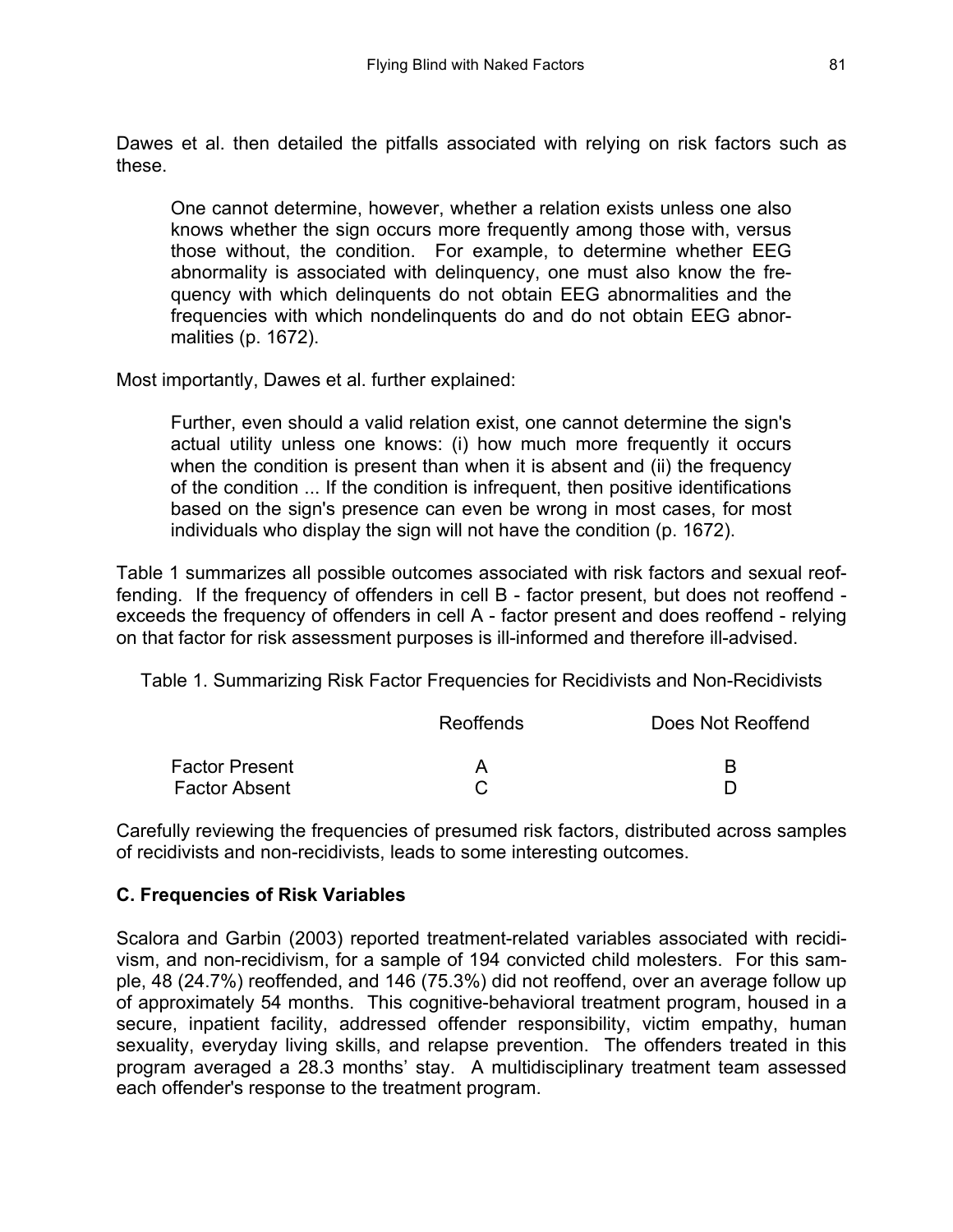Scalora and Garbin (2003) reported the following treatment factors and their relation to recidivism (Table 2). Consider, for example, the "Untreated" group of offenders. On a percentage basis, recidivism occurred more frequently for this group (72.9%) compared to the nonrecidivism group (55.5%). These data might lead one to conclude that "untreated" status for this sample can rule in recidivism risk. In real numbers, however, there were 81 untreated offenders who did not reoffend compared to 35 untreated offenders who did reoffend. Concluding that an "untreated" offender is at risk for recidivism results in a 69.8% rate of false positive classifications (81/116).

|                              |      | Recidivist |      | Non-recidivist |
|------------------------------|------|------------|------|----------------|
| Variable                     | $\%$ | (n)        | %    | (n)            |
| Treatment outcome**          |      |            |      |                |
| Untreated                    | 72.9 | (35)       | 55.5 | (81)           |
| Tx drop out/terminated       | 10.4 | (5)        | 6.2  | (9)            |
| Complete unsuccessfully      | 14.6 |            | 16.4 | (24)           |
| Successfully treated         | 2.1  | (1)        | 21.9 | (32)           |
| Partial/full responsibility* | 53.2 | (25)       | 69.7 | (101)          |
| Multiple paraphilia history* | 20.8 | (10)       | 33.0 | (54)           |

Table 2. Treatment Factors and Recidivism (Scalora and Garbin, 2003)

 $*p$  < 05,  $*r$  < 01

Scalora and Garbin interpreted their data as demonstrating: "Recidivism is significantly related to quality of treatment involvement. . . . Successfully treated offenders were significantly less likely to subsequently reoffend" (p. 309).

Assume that an evaluator applies the above data to adjust the results of an actuarial risk assessment, the Static-99. Begin with the example of a person who was "successfully treated" with the same type of treatment as that delivered in the above study. Of the 33 people who successfully completed treatment, 32 (97%) were not detected to sexually re-offend. If similar results were obtained consistently for large samples of sex offenders, then why use an actuarial instrument at all? If such results were widely found for large groups of sex offenders, an evaluator could over-ride (ignore) the actuarial score for anyone who successfully completed this type of sex-offender treatment, and report that the likelihood of detected sexual re-offense for all those successfully treated sexual offenders is very low.

Now, with the same data set, imagine that an evaluator has decided to adjust an actuarial instrument, the Static-99, for someone who was not "successfully treated." Collapsing the small groups reported above ("untreated," "drop out/terminated," and "complete unsuccessfully"), we find that 47 reoffended, and 114 did not reoffend. Most people in those three categories were not detected to sexually re-offend, so how much, if any, should an evaluator adjust an actuarial risk assessment when it is determined that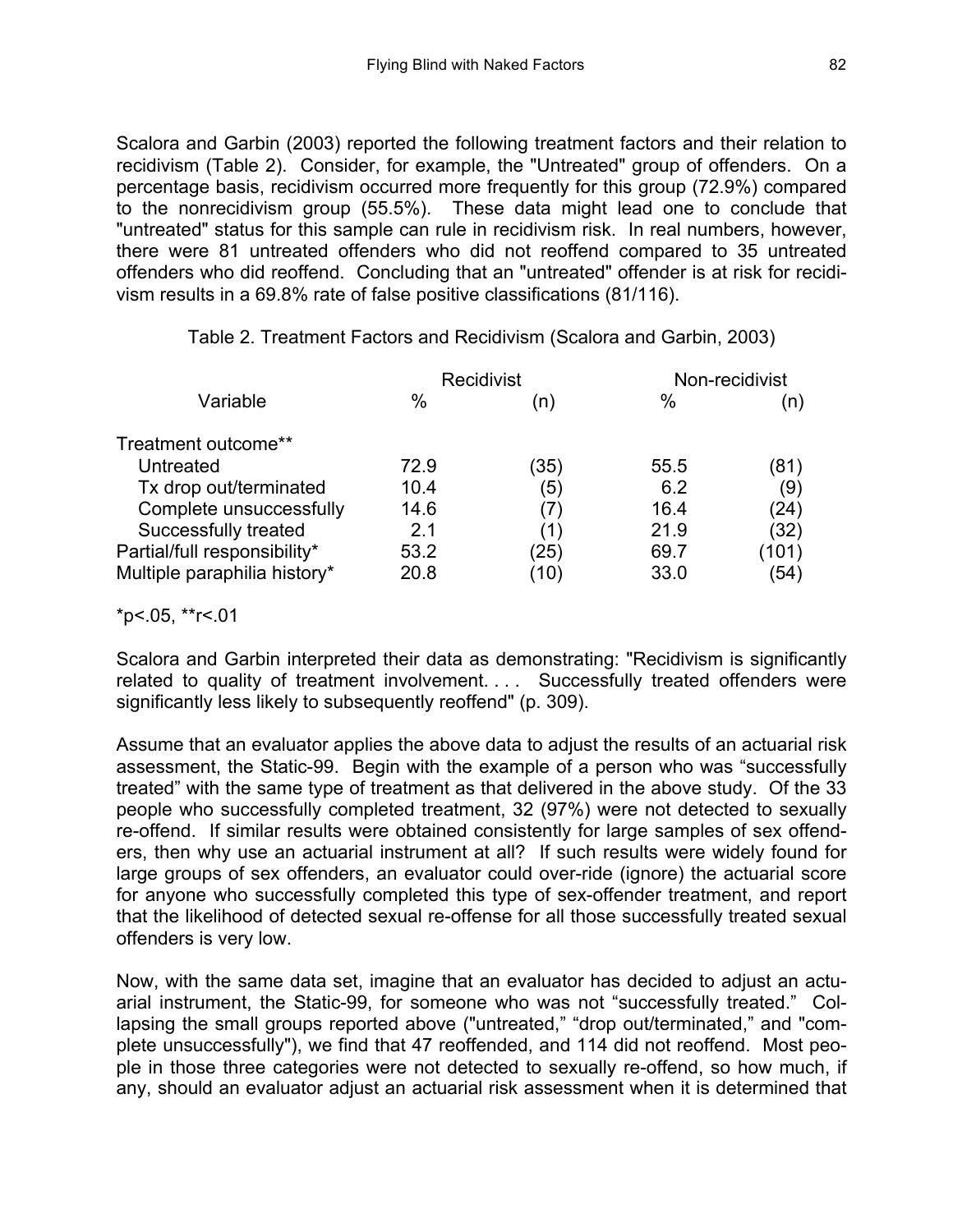a person had not completed sex-offender treatment? Note that the overall detected sexual recidivism rate for the entire sample was 24.7%, and the detected sexual recidivism rate for the combined group of those not classified as "successfully treated" was 29.2% (47 of 161). If similar findings were reported across a wide range of "not successfully treated" sex offenders, what should an evaluator make of that 4.5% difference in recidivism rate?

It is tempting to imagine that, if there were widespread findings exactly like Scalora and Garbin reported, an evaluator could (a) ignore the actuarial instrument and report "low risk" for anyone who successfully completed treatment and (b) ignore the treatment results and use the actuarial instrument for everyone not classified as "successfully treated." However, if there really were widespread findings exactly like Scalora and Garbin reported, then the actuarial instruments themselves could be revised, with an item for treatment outcome (perhaps with two scores, 0 for not successfully treated and -10 for successfully treated!).

There is also the possibility that a risk factor based on treatment response would wash out of the statistical analysis as other variables are combined. Nunes and Corontoni (2008, p. 24) examined "the extent to which general criminality and sexual deviance are associated with dropout or expulsion from a sex-offender treatment program" for 100 subjects and found "The general criminality items of the Static-99 were significantly associated with dropout/expulsion."

For now, Scalora and Garbin's (2003) findings suggest that there could be a substantial impact of successful completion of sex-offender treatment, but offer essentially no support for increasing estimated risk for those who are not successfully treated. Nunes and Corontoni's (2008) findings suggest that an unknown amount of the predictive power of treatment response is already built into the Static-99's general criminality items, which would reduce or eliminate any potential gains from adjusting Static-99-based estimates of risk.

It would be hard to overstate the need for evaluators to consider sample size in deciding whether there are sufficient data to warrant an adjustment to an actuarial instrument based on research involving extraneous variables. Note that Scalora and Garbin's entire sample was 194 people. When an auto insurance company recently decided to change the rates they charge their customers due to new data regarding speeding rates of various demographic groups, the change was "based on a total sample size of 2.74 million" (Karouski, 2010). The auto-insurance sample size that showed a need to change rates is 14,421 times as large as Scalora and Garbin's sample.

### **D. Low Self-Esteem as a Presumed Risk Factor**

Consider an example of a clinical factor that an evaluator might consider using to adjust an actuarial-based risk assessment. Thornton, Beech, and Marshall (2004) obtained self-esteem data on a pretreatment basis from 225 sex offenders. The follow-up period for this sample ranged between 4 and 6 years. The recidivism base rate for this sample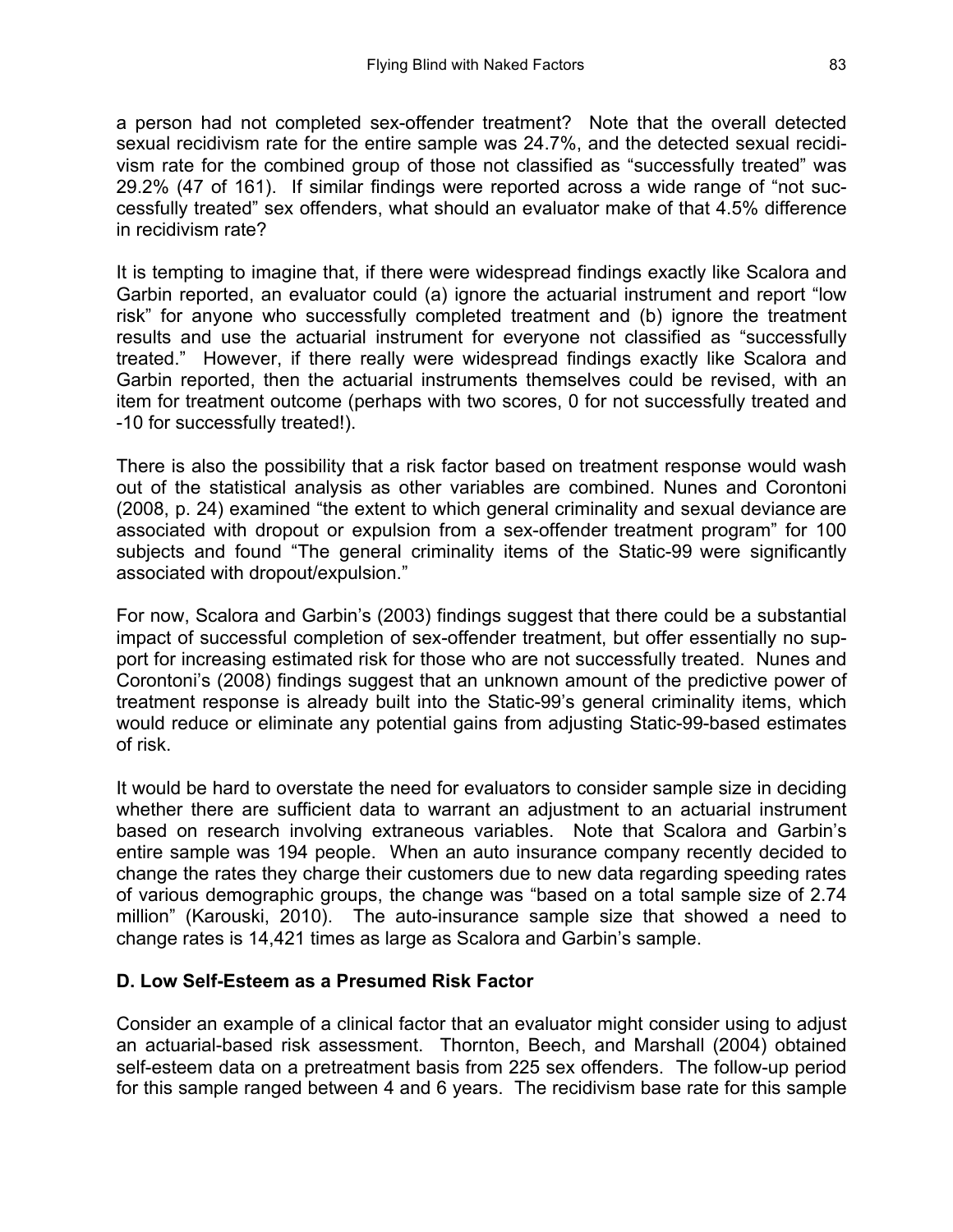was 9.33%. Thornton et al. reported: "Lower levels of self-esteem were associated with higher sexual recidivism rates" (p. 587).

Thornton and his colleagues moreover claimed: "The results give clear support to the hypothesis that low self-esteem prior to treatment will be associated with higher sexual recidivism rates" (p. 593).

As evaluators come across a study like Thornton et al. (2004) showing statistically significant differences in a measurable variable (in this case, self-esteem) between groups of people who were detected to have sexually reoffended and those who were not so detected, it may be tempting to think that such research should guide risk assessment. If Thornton et al. found statistically significant differences, why not adjust the actuarial assessment of the next person you evaluate?

First, there is the sample size; not 2.74 million people as in the insurance study mentioned above, but 225 people. Statistical significance is important, but this is still a small group of people in one sample, who may be different from the next person to be evaluated in a different setting.

Next, consider what Thornton et al.'s data allow one to say about a person in their own study. For their combined samples, Thornton and colleagues reported the data found in Table 3.

#### Table 3. Levels of Self-esteem and Recidivism

|             | <b>Recidivist</b> | Non-recidivist |
|-------------|-------------------|----------------|
| Self-esteem |                   |                |
| Low         | 12                | 59             |
| Moderate    | 6                 | 68             |
| High        | 3                 | 77             |

In percentage terms, 16.9% of offenders exhibiting low self-esteem reoffended (12/71). For the moderate self-esteem group, 8.1% reoffended (6/74); and for the high selfesteem group, 3.7% reoffended (3/80). The raw data reported in this study allow computing a 2 X 2 contingency table summarizing its results. For purposes of this 2 X 2 table, moderate self-esteem and high self-esteem were collapsed into one category. Using "Low self-esteem" to rule in recidivism, and using "Moderate-High self-esteem to rule-out recidivism leads to the following outcomes.

Table 4. Self-esteem, Recidivism, and Classification Accuracy

|                           | Reoffends | Does not reoffend |
|---------------------------|-----------|-------------------|
| Low self-esteem           | 12        | 59                |
| Moderate-high self esteem |           | 145               |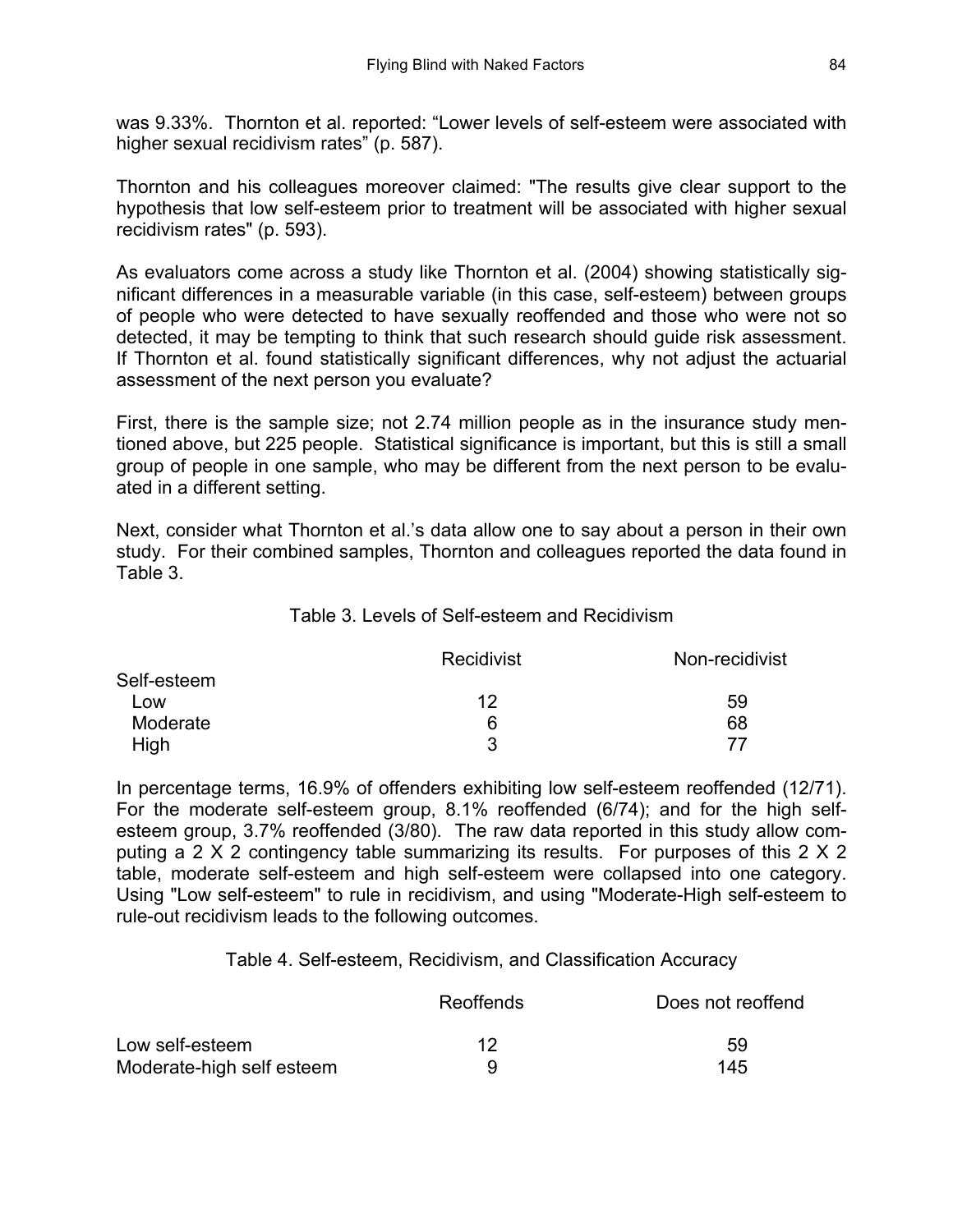If relying on "low self-esteem" to rule in recidivism risk, the frequency of false positive classifications is 83% (59/71). That is, even in Thornton et al.'s own sample, if we know that a person had low self-esteem prior to entering treatment, should we consider that he is likely to be detected to have sexually reoffended at some point after treatment? No, we should not, because 83% of those with low self-esteem were not detected to have sexually reoffended. The 17% detected sexual-recidivism rate for people with low self-esteem is greater than the 9% base rate of sexual reoffending for this study, but this study does not show that self-esteem is such a powerful variable that an evaluator should use it to adjust the estimated risk from an actuarial instrument.<sup>4</sup>

If relying on "moderate-high self-esteem" to rule out recidivism risk, the frequency of true negative classifications would be 94% (145/154). If relying on the base rate alone for this sample, the overall classification accuracy of concluding that none of these offenders would reoffend is 90.6% (204/225). Consequently, using "moderate-high selfesteem" to rule out recidivism risk would allow a level of classification accuracy slightly greater than relying on the base rate, even for the subjects in this sample. Although some evaluators might wish to take a less extreme approach than *ruling out* sexualrecidivism risk on the basis of moderate-high self esteem, this analysis helps to illustrate that self-esteem is not a strong enough risk factor that it should be used to adjust the actuarial-instrument-based risk estimate of the next person an evaluator considers for possible civil commitment.

### **IV. HANSON AND MORTON-BOURGON (2005)**

In their 2005 meta-analysis of risk factors, Hanson and Morton-Bourgon relied on 82 different studies including 29,450 sex offenders. Hanson and Morton-Bourgon reported data for six studies identifying "sexual deviance" in dichotomous terms (deviance present or deviance absent). For the 261 sexual recidivists, 65.5% exhibited sexual deviance compared to 42.3% of the 749 non-recidivists.0

If 65.5% of the 261 recidivists exhibited deviancy, this equates to 171 offenders. If 42.3% of the 749 non-recidivists exhibited deviancy, this equates to 317 offenders (see Table 5). This is a significant difference across multiple samples. But, if one were to use sexual deviancy alone to rule in recidivism risk, that would result in a false-positive percentage of 65% (317 of 488 offenders exhibiting deviancy do no reoffend<sup>5</sup>).

<sup>&</sup>lt;sup>4</sup> Recall that some actuarial instruments, including the Static-99, have been tested with larger numbers of subjects over multiple samples, and only items that provide incremental validity are retained in the final instrument.

 $<sup>5</sup>$  Using detected sexual recidivism as the criterion variable.</sup>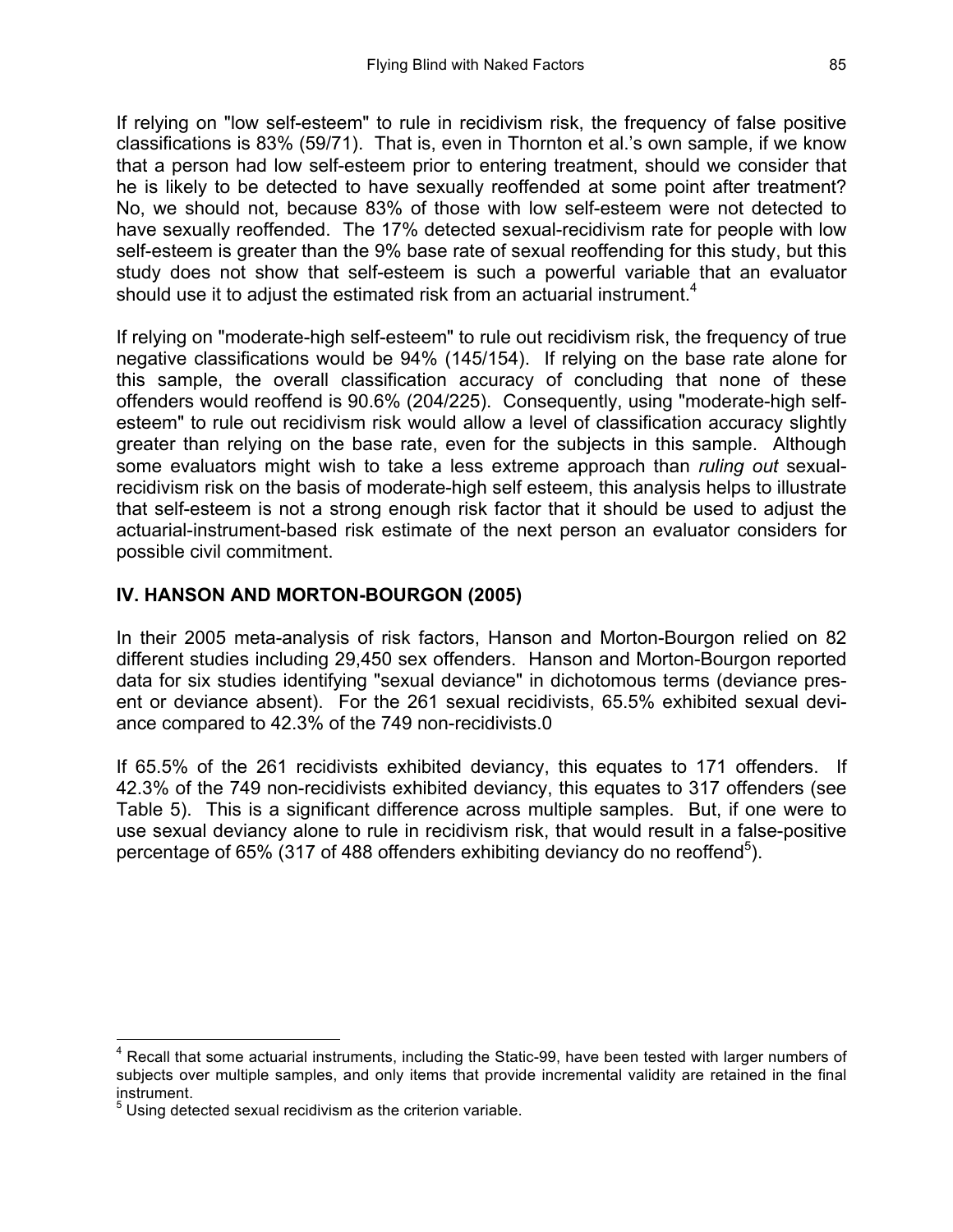#### Table 5. Frequencies of "Sexual Deviancy" Found in Samples of Recidivists and Non-recidivists

|                | Reoffends | No Reoffending |
|----------------|-----------|----------------|
| Factor present | 171       | -317           |
| Factor absent  | 90        | 432            |

Table 5 demonstrates the necessity of carefully defining the question at hand when considering risk factors. If asking, "given that Mr. Smith is a recidivist, does he likely exhibit sexual deviancy?" the answer is yes. However, this is not the question SVP evaluators encounter. SVP assessments cannot, or at least should not, begin with the presumption that a given offender will reoffend. Instead, SVP evaluators are asked, "Given that Mr. Smith exhibits sexual deviance (or any other risk factor), will he likely reoffend?"<sup>6</sup>

Above all else, Table 5 demonstrates the importance of base rates. For example, if you know that I (the first author) reside in Michigan, you can accurately conclude that I live east of the Mississippi River. On the other hand, knowing only that I live east of the Mississippi River does not allow you to conclude that I reside in Michigan. Correspondingly, if you know that Mr. Smith is a sexual reoffender, you can usually conclude that he exhibits sexual deviance. However, if all you know is that Mr. Smith exhibits sexual deviance, you cannot conclude that he will sexually reoffend. Relying on risk factors to rule in recidivism is similar to relying on behavioral indicators to identify sexually abused children. In both instances, false positive classifications occur more frequently than true positives because of base rate considerations (Friedrich, 2005; Wood, 1996).

For the Hanson and Morton-Bourgon (2005) "sexual deviancy" sample, the base rate of sexual reoffending was 25.8%. More recently available data (Helmus, 2009; Helmus, Hanson, & Thornton, 2009) indicate that this is an atypically high base rate. For lower recidivism base rates, the frequencies of false positive classifications will be even greater if attempting to rule in recidivism risk vis-à-vis risk factors outside an actuarial instrument.

Unfortunately, the data reported in Hanson and Morton-Bourgon (2005) do not provide enough detail to allow the kind of 2 X 2 contingency summary found in Table 5 for other risk factors. In other words, the tables do not report the frequencies with which risk factors such as sexual preoccupations, antisocial personality disorder, self-regulation problems, employment instability, hostility, etc., occur in samples of recidivists, compared to non-recidivists. Knowing a correlation or effect size is insufficient. Evaluators wishing to use these factors for AAA should have at least enough data to compute positive predictive values (with confidence intervals). Even with enough data to compute positive predictive values, clinical adjustments without detailed knowledge of interactive

 $6$  In other words, the evaluator should be interested in the tool's positive predictive value. We address this further in another paper (currently under review).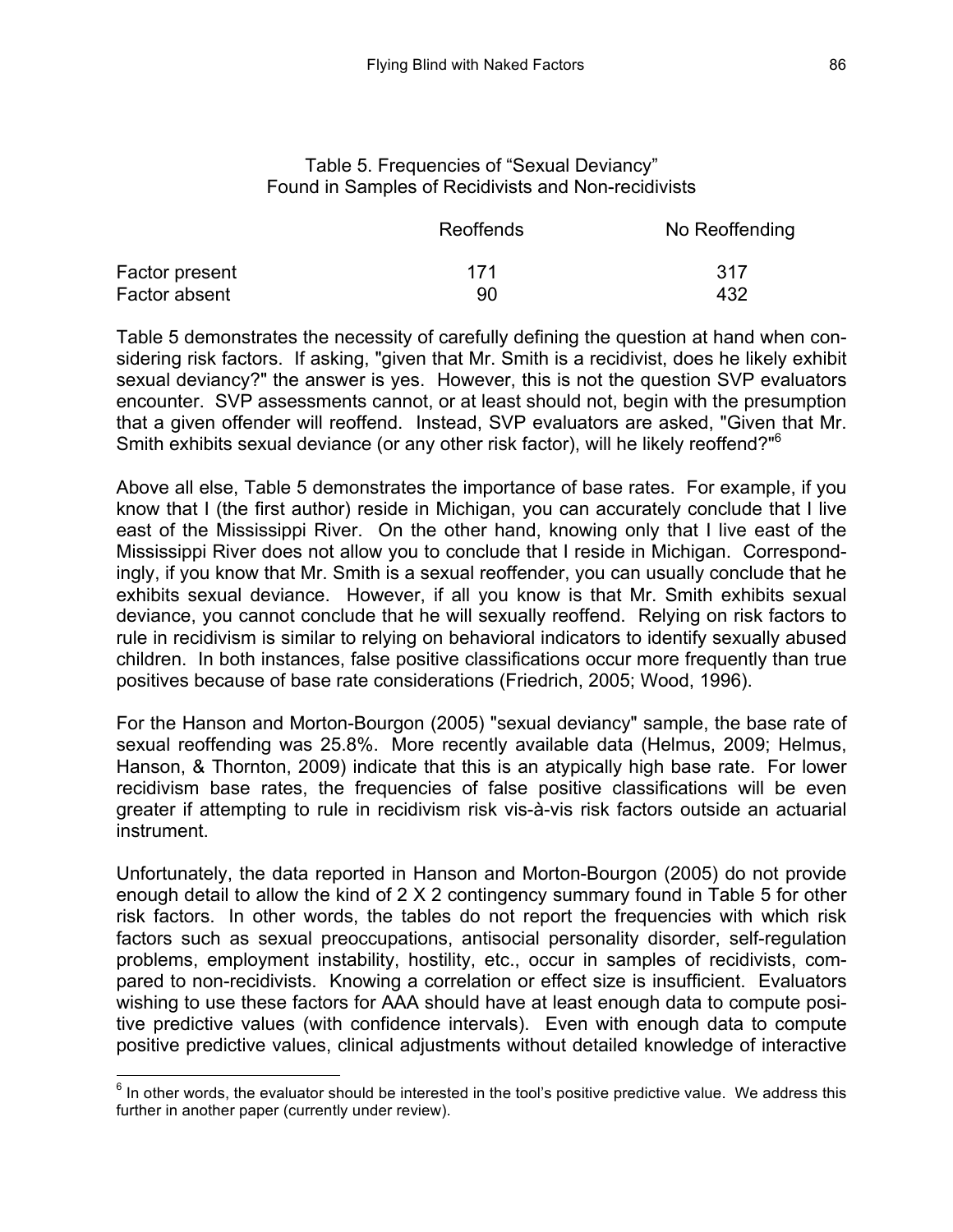effects among variables are guesses. Without enough knowledge to compute positive predictive values, clinical adjustments are hardly even educated guesses.

Another consideration in deciding whether to use a variable such as sexual deviancy to adjust an actuarial-instrument-based risk assessment is whether that variable has already been included in some way in the risk-assessment tool. There are items in the Static-99 that are designed to tap sexual deviancy, so it would be "double dipping" to adjust a Static-99-based risk assessment on the basis of whether or not the person was identified to show a sexual deviancy.

## **V. FALLIBLE HUMAN BEINGS**

Nobel Prize winner Daniel Kahneman has discussed some of the natural ways that people think about probability and statistics: "People jump to statistical conclusions on the basis of very weak evidence. We form powerful intuitions about trends and about the replicability of results on the basis of information that is truly inadequate" (Jaffe, 2004, p. 25).

Kahneman continued to comment about "overconfident experts," indicating, "What you find is a great deal of confidence in the presence of very poor accuracy. . . . So the confidence people have is not a good indication of how accurate they are" (p. 25).

Kahneman further clarified: "When people make decisions they tend to suppress alternative interpretations. We become aware only of a single solution—this is a fundamental rule in perceptual processing. All the other solutions that might have been considered by the system—and sometimes we know that alternative solutions have been considered and rejected—we do not become aware of. So consciousness is at the level of a choice that has already been made" (p. 26).

Davis and Follette (2002) explained that relying on variables such as risk factors to predict some outcome assumes: "This person has all the characteristics of a murderer/bad parent/thief [or recidivist], therefore, (s)he must (will) be one" (p. 134).

Davis and Follette described the above assumptions as amounting to "intuitive profiling," explaining: "Essentially the use of intuitive profiling to assess guilt [or recidivism risk] relies on the following logic: 'If persons who commit embezzlement are likely to be in debt, then persons who are in debt are likely to be embezzlers,' or 'If most A's are B's, then most B's are A's.' Logically, of course, these conclusions are erroneous" (p. 134).

How would intuitive profiling affect AAA? It could lead evaluators into automatic thinking patterns such as the following: If sex offender recidivists (A's) are frequently untreated (B's), then most sex offenders who are untreated (B's) are recidivists (A's).

When an evaluator decides to open the door by using clinical judgment to adjust an actuarial assessment, any of the well-documented fallacies of human thinking might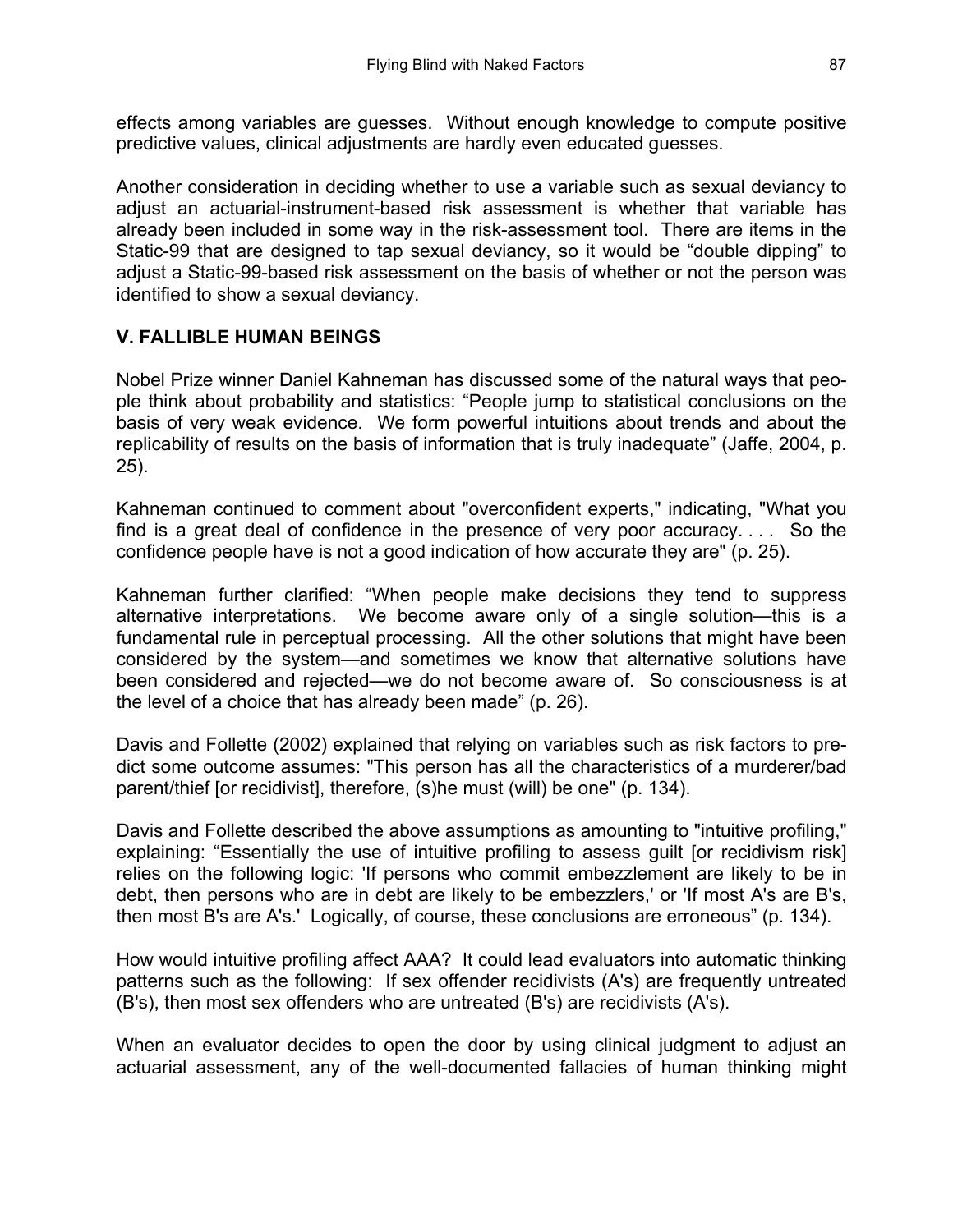rush in because, as Lilienfeld (in press, p. 2) puts it, "Scientific thinking does not come naturally to any of us."

### **VI. SOME RECENT DEVELOPMENTS**

### **A. "Risk Factors outside of the Static-99"**

During a February 2009 deposition,<sup>7</sup> Dr. Amy Phenix made it clear and evident that she now rejects relying on risk factors outside the Static-99 (New Hampshire v. William Ploof). Phenix's opinion is significant because she serves on the Advisory Board of the www.static99.org website. During this deposition, the following Q and A exchange occurred:

Dr. P: Karl Hanson and Andrew Harris wrote an article that described best practices with risk assessment that's published on their website [www.static99.org], and in one of the journals in my field, that absolutely recommended a clinically adjusted actuarial approach.

Attorney: And now, just -- to be clear, now the recommendation is contrary to that, right?

Dr. P: The recommendation is contrary to overriding a risk assessment, an actuarial instrument with risk factors outside the -- whatever instrument you're using (p. 77-78).

As her testimony continued, Phenix made it clear and evident that she considers any risk factors outside the Static-99 as obsolete:

Attorney: I just came across this worksheet of risk factors to assess outside the Static-99. Can you see that?

Dr. P: Yes, I know it.

Attorney: It's on the static99.org web site. Is this obsolete now?

Dr. P: Yes. I took it off of my web site. Apparently, they haven't taken it off of that one yet (p. 169).

This presents a dilemma for evaluators. In January 2009, one of the developers of the Static-99 testified under oath that the "Risk Factors outside of the Static-99" document is obsolete, but that "they" have not yet taken it off the www.static99.org website. At the time of this writing more than a year later (March 2010), that document is still on the website (and Phenix is still one-fourth of the Advisory Board for the website).

 <sup>7</sup> http://web.me.com/gregdeclue/Site/Phenix\_depo.html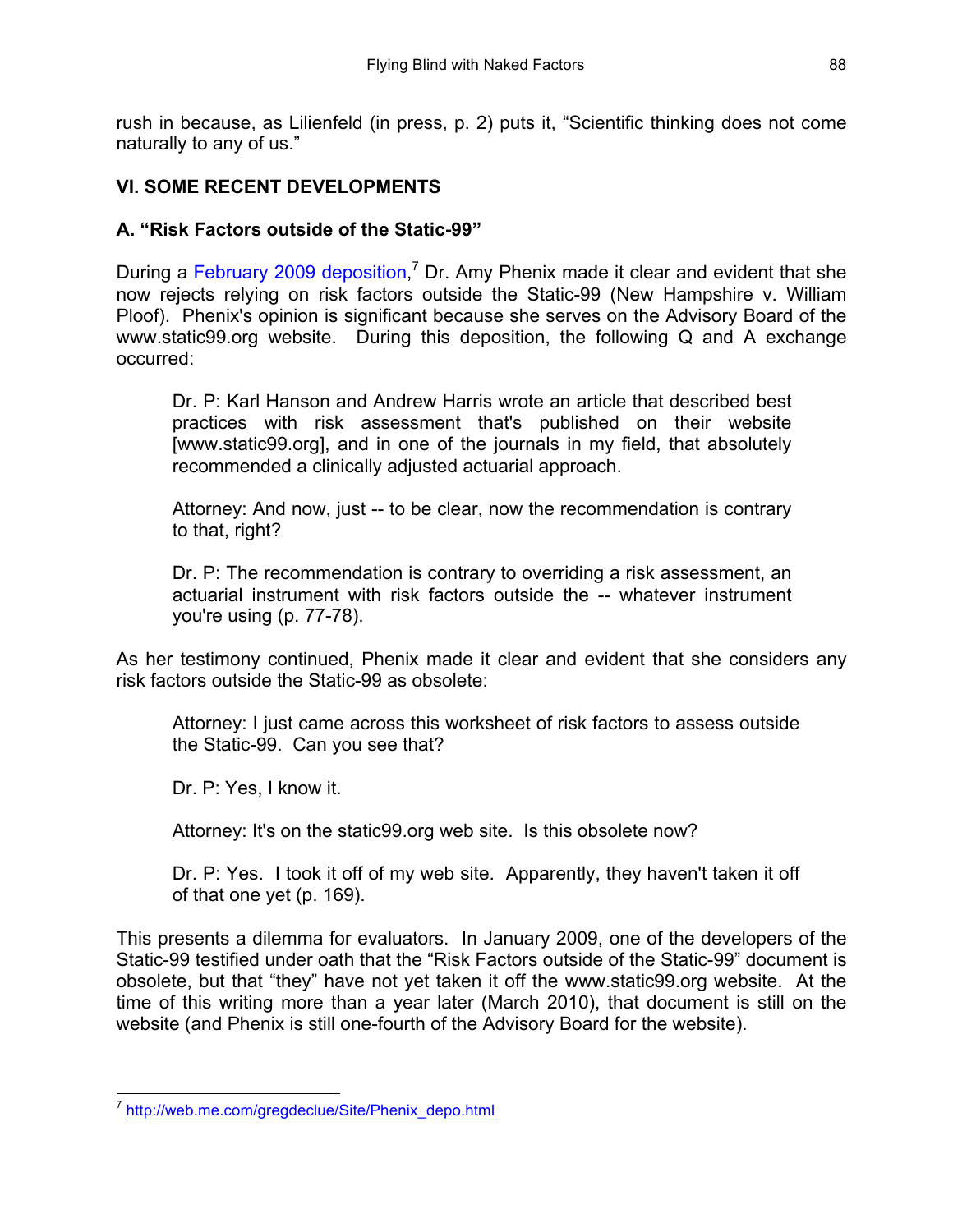Also on the website is a six-page document titled "Frequently Asked Questions," that ends with "The above rules apply equally to Static-99, Static-99R, Static-2002, and Static-2002R." Apparently, evaluators are currently (May 2010) encouraged to consider the 27 "rules" delineated in these Frequently Asked Questions as authoritative for all four of those instruments. The response to Question 12 specifically addresses adjusting these actuarial instruments:

12. What does a "departure" from the score mean? Can I adjust the score?

Static-99 scores cannot be adjusted, or overridden, without the corresponding recidivism estimates being voided. The Static-99 is not intended to be a comprehensive risk assessment instrument, and as such, some factors related to risk are not included because they failed to predict recidivism in this particular model. However, that does not mean that those factors should not be considered in an overall assessment of risk.

A "departure" refers to extenuating or acute risk factors that are not accounted for by the instrument that presently outweigh the level of risk arrived at via the actuarial assessment. For example, an acute risk would be someone who scores as low risk (0 or 1) but has stated an intention to reoffend. An empirically-based example would be an offender with a high risk score who has severe health issues and no access to potential victims. When the assessor feels that a departure is necessary, he or she should include the empirically-based or acute reasons in writing along with the assessment.

At least one part of this answer is clear. Evaluators are not encouraged to change the score of the risk-assessment instrument (Static-99, Static-99R, Static-2000, Static-2000R) based on outside factors.

A second part of this answer is also clear. The FAQ at www.static99.org recognizes that $8$  factors outside the actuarial risk-assessment instrument may be so powerful that an evaluator should override (mention but disregard) the actuarial-instrument-based risk assessment and rely instead on the external factor.

It is not clear, though, what is recommended by www.static99.org for less extreme cases. Does www.static99.org currently recommend use of the "Risk Factors outside of the Static-99," which are still available for download $9$  on the home page at www.static99.org, but which Phenix said were already obsolete over a year ago? The quote above recommends a departure from the risk derived from the actuarial instrument when there are "extenuating or acute risk factors that are not accounted for by the instrument that presently outweigh the level of risk arrived at via the actuarial assessment." However, as described in this article for some examples, the "Risk Factors out-

 <sup>8</sup> At least in some extreme cases (see the examples in the above quote).

<sup>9</sup> The document is listed along with the coding rules, coding forms, and other essential documents.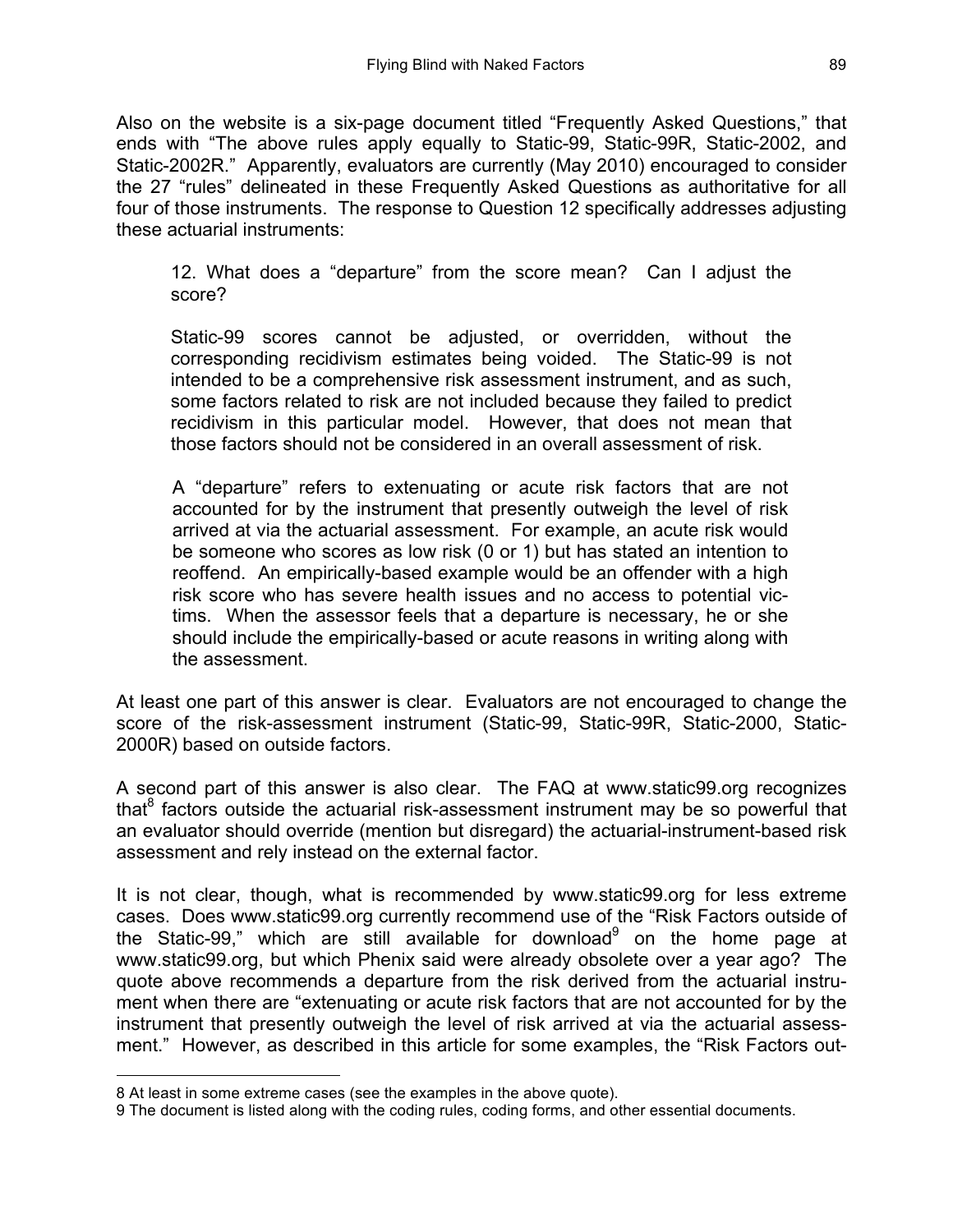side of the Static-99" are not so powerful that they should be considered to outweigh the level of risk arrived at via actuarial assessment.

### **B. Hanson and Morton-Bourgon (2009)**

l

In recent years, sex-offender recidivism research and practice has been guided by influential meta-analyses. One recent meta-analysis is Hanson and Morton-Bourgon's (2009) "The Accuracy of Recidivism Risk for Sexual Offenders: A Meta-Analysis of 118 Prediction Studies. Hanson and Morton-Bourgon (2009, p. 7) wrote:

Three studies examined the difference between actuarial scores and adjusted actuarial risk ratings (Gore, 2007; Hanson, 2007; Vrana, Sroga, & Guzzo, 2008). In these studies, evaluators were required to complete an actuarial risk tool and then were allowed to adjust the final risk rating on the basis of factors external to the actuarial tool. All three studies were prospective, and evaluators completed the ratings as part of their routine procedures. In two studies, the raters were probation officers (Hanson, 2007; Vrana et al., 2008), and in the other study, the raters were either psychologists or correctional staff (Gore, 2007). For all three measures, for all types of raters, and for all outcomes, the adjusted scores showed lower predictive accuracy than did the unadjusted actuarial scores.<sup>10</sup>

That conclusion (the last sentence in the above quote) is stated strongly and without equivocation. We were surprised to find that it is not supported by publicly available data.

Our reading of Gore (2007) is that adjusting scores failed to exceed the accuracy of actuarial scores, not that adjusting led to lower scores. Regarding clinical adjustments to the Minnesota Sex Offender Screening Tool (MnSOST-R), Gore (2007, p. 60) wrote, "The primary purpose of this study was to determine the impact of clinical overrides on predictive accuracy. The argument supporting an adjusted actuarial approach rests on its presumed greater accuracy relative to a purely actuarial approach. Because of this argument, justification for an adjusted actuarial approach would require that it result in significantly greater predictive accuracy, not just in an equivalent level of accuracy. Other factors supporting a requirement of significantly greater accuracy for an adjusted actuarial approach are its greater cost, in terms of time and personnel, and the fact that this approach at least opens the door for inappropriate overrides." She found (p. 61),

<sup>10</sup> Hanson and Morton-Bourgon (2009, p. 7) considered studies comparing structured professional judgment (SPJ) versus mechanical/actuarial assessment separately: "We identified five studies in which the evaluators rated a predetermined set of items and then formed an overall evaluation of risk based on either (a) professional judgment or (b) summing the items. . . . The results of the procedures were similar. Three studies favored professional judgment, and two studies favored the simple sums. In most cases, the differences between the approaches was [sic] not large enough to be meaningful." One of those studies, de Vogel, de Ruiter, van Beck, and Mead, 2004, reported greater accuracy for structured professional judgment than actuarial assessment, but the judgment ratings had low inter-rater reliability (intraclass correlation coefficient  $[ICC] = .48$ ). SPJ is not a primary focus of this paper; we return to it briefly in our conclusions.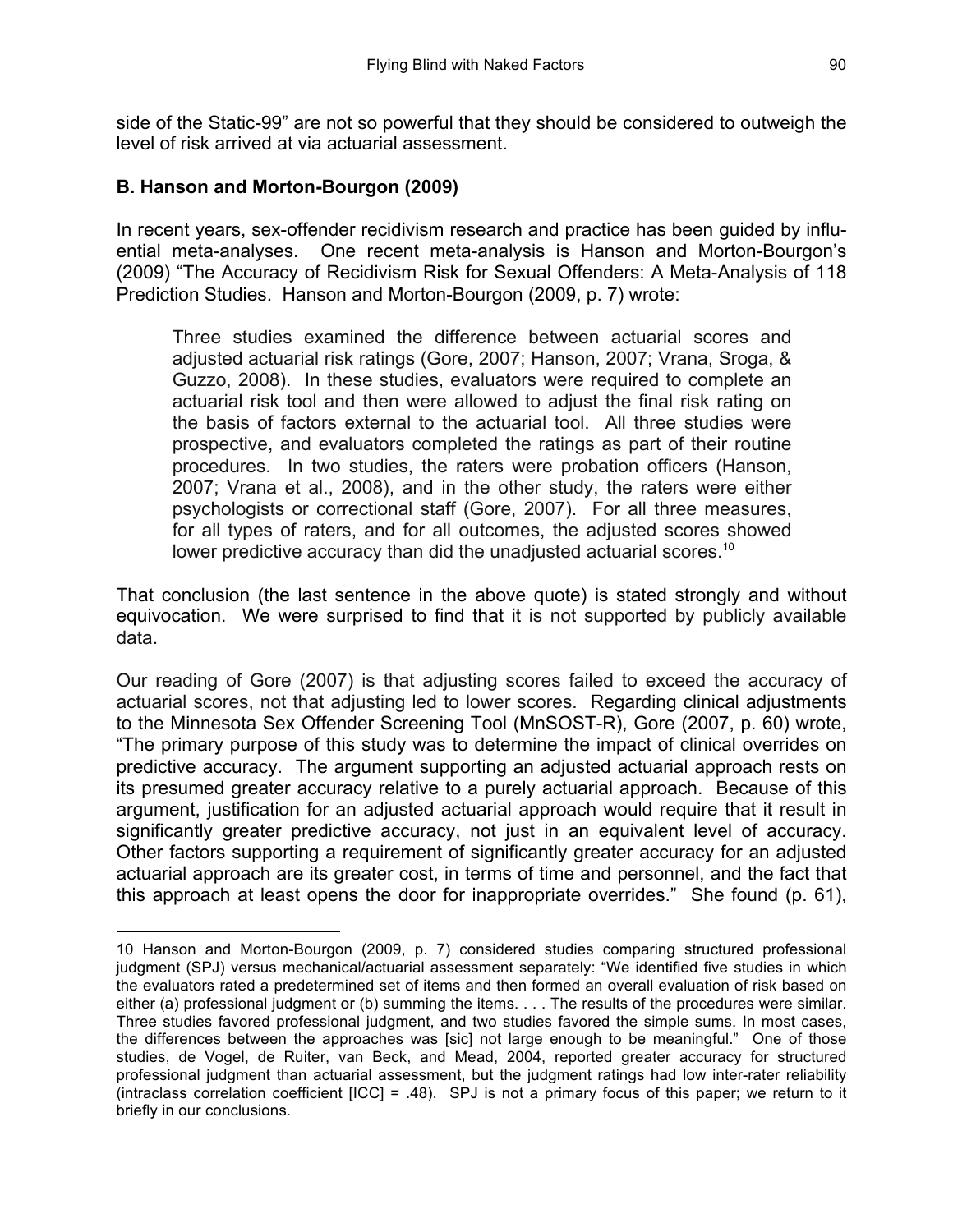"ROC11 analyses failed to reveal any statistically significant differences in overall accuracy between the purely actuarial approach (MnSOST-R risk levels) and the adjusted actuarial approach (clinically overridden risk levels). In fact, when all overrides were considered, irrespective of direction, the accuracy of the adjusted actuarial approach of both psychologists and the ECRC [End of Confinement Review Committee] failed to even nominally exceed the accuracy of the actuarial approach. Nominally, the lowest ROC was for the ECRC's, which had the greatest number of overrides."

Slide 17 of Hanson (2007) briefly reports that the AUCs for "Sexual Recidivism," "Sexual Recidivism + Sex Breaches," and "Any Violent" were all lower for "Static-99 + Override" than for "Static-99 Alone." Data that purportedly support those conclusions are not publicly available at this time (R. Karl Hanson, personal communication, May 15, 2010). Other data (not involving unstructured clinical adjustments to actuarial data) from the same research project have been published in a peer-reviewed journal (Hanson, Harris, Scott, and Helmus, 2007; see below).

As Vrana, Sroga, & Guzzo (2008) addressed the predictive validity of the LSI-OR among a sample of adult male sexual assaulters, they wrote, "It was also of interest to examine the effectiveness of the clinical Override, which is often used on this population to adjust an offender's risk level based on the professional judgement of the assessor. . . . This was exercised in 42.4% of the cases from the entire sample, 23.2% from the custody sample, and 60.6% from the community sample. . . . [For cases in which a clinical Override was employed,] all offenders' risk levels were increased due to the Override, except for two institutionalized offenders whose risk levels were lowered by one" (pp. 14-15). They found that for *general* and *violent* recidivism, the initial risk assessments based on the LSI-R were "more accurate at predicting recidivism than the overridden final risk levels, which were based on subjective professional judgment" (p. 19). Notably, Vrana et al. (2008) did not report findings that clinically adjusted scores showed lower predictive accuracy than did the unadjusted actuarial scores for *sexual* recidivism: "From the entire sample, only 3.0% of the sexual assaulters reoffended sexually. A chi-square did not show any significant differences in offenders across location and sexual recidivism. Due to the low rate of sexual recidivism, it was not possible to use this outcome measure in most of the subsequent analyses" (p. 14).

Consider again the quote from Hanson and Morton-Bourgon (2009, p. 7): "Three studies examined the difference between actuarial scores and adjusted actuarial risk ratings (Gore, 2007; Hanson, 2007; Vrana, Sroga, & Guzzo, 2008). For all three measures, for all types of raters, and for all outcomes, the adjusted scores showed lower predictive accuracy than did the unadjusted actuarial scores."

We have been unable to find publicly available data to support Hanson and Morton-Bourgon's conclusion. To summarize:

l

1. Gore (2007, p. 61) reported that her analyses failed to reveal any statistically significant differences in overall accuracy between the purely actuarial approach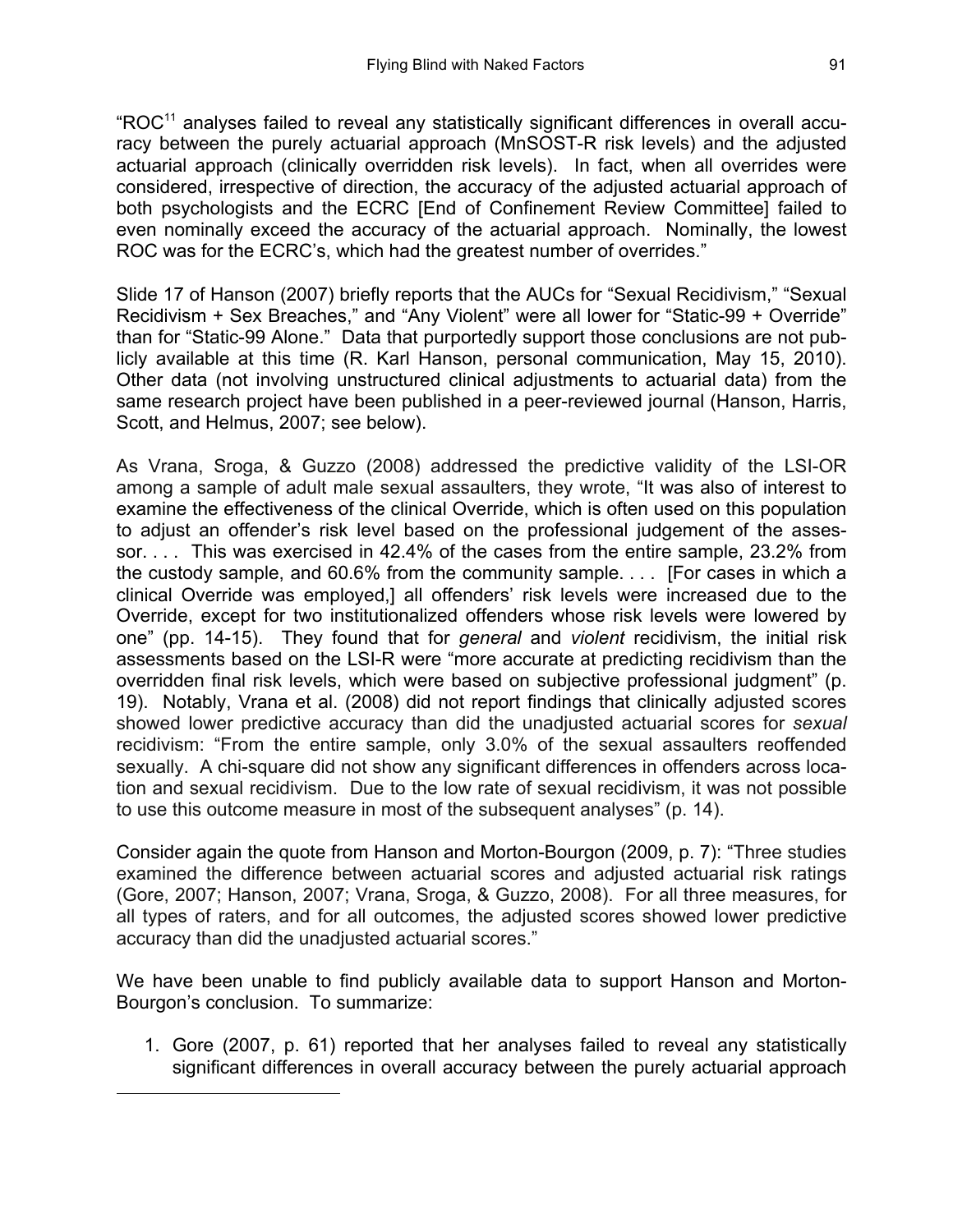and the adjusted actuarial approach, not that the clinically adjusted actuarial scores showed lower predictive accuracy.

- 2. For Hanson (2007), data that purportedly support the claim (that clinically adjusted scores showed lower predictive accuracy than did the unadjusted actuarial scores) have not been made available for public scrutiny (R. Karl Hanson, personal communication, May 15, 2010).
- 3. Vrana et al. (2008) reported that, for *general* and *violent* recidivism, clinically adjusted scores showed lower predictive accuracy than did the unadjusted actuarial scores, but they did not report such data regarding *sexual* recidivism.

At the time of this writing (May 2010), we find no direct, relevant, publicly available empirical support for a claim that, for the type of risk assessment central to SVP evaluations (sexual recidivism), clinically adjusted scores show lower predictive accuracy than unadjusted actuarial scores.

# **C. The Dynamic Supervision Project**

Hanson, Harris, Scott, and Helmus (2007, p. i) described the results of the Dynamic Supervision Project, which "involved every Canadian province and territory and the states of Alaska and Iowa in a robust test of risk assessment methodologies. . . . All of the probation and parole officers scoring risk of reoffense for these community-based sexual offenders were trained in sexual offender risk assessment by attending a two-day training that focused on scoring actual case examples. . . . The sexual recidivism rate for this widely disparate group of community-based sexual offenders was 7.6% after three years (n = 790). . . . STABLE-2007 and ACUTE-2007 assessments were found to add predictive power above and beyond that available to assessments of static risk alone. This study provides evidence that trained community supervision officers can reliably score valid and useful sex offender risk assessments. Results of this nature, even taking into account the need for replication and cross-validation, suggest significant policy and practice implications for the community supervision of sexual offenders."

Hanson, Harris, Scott, and Helmus's (2007, p. 25) discussion includes: "Nevertheless, it was possible to improve the accuracy of risk assessments by using a structured approach to combine static, stable and acute characteristics into an overall evaluation of current risk. . . . The current study provided strong support for the value of using structured, empirically-based approaches to risk assessment. When the officers were given the opportunity to provide unstructured adjustments to the risk assessments (override, unique acute factors), the adjustments either did nothing (unique acute factors), or degraded the predictive accuracy of the original scores (override)."

How much did the Stable-2007 add to the accuracy of predictions based on the Static-99? Their Appendix 10 (p. 44) shows that, for sexual recidivism, the AUC<sup>12</sup> for Static-99 was .74 (95% CI = .67 to .80); for Static-99 combined with Stable-2007, AUC = .76 (95%  $Cl = .69$  to  $.82$ ).

 $12$  Area under the curve. See Fan, Upadhye, and Worster (2006).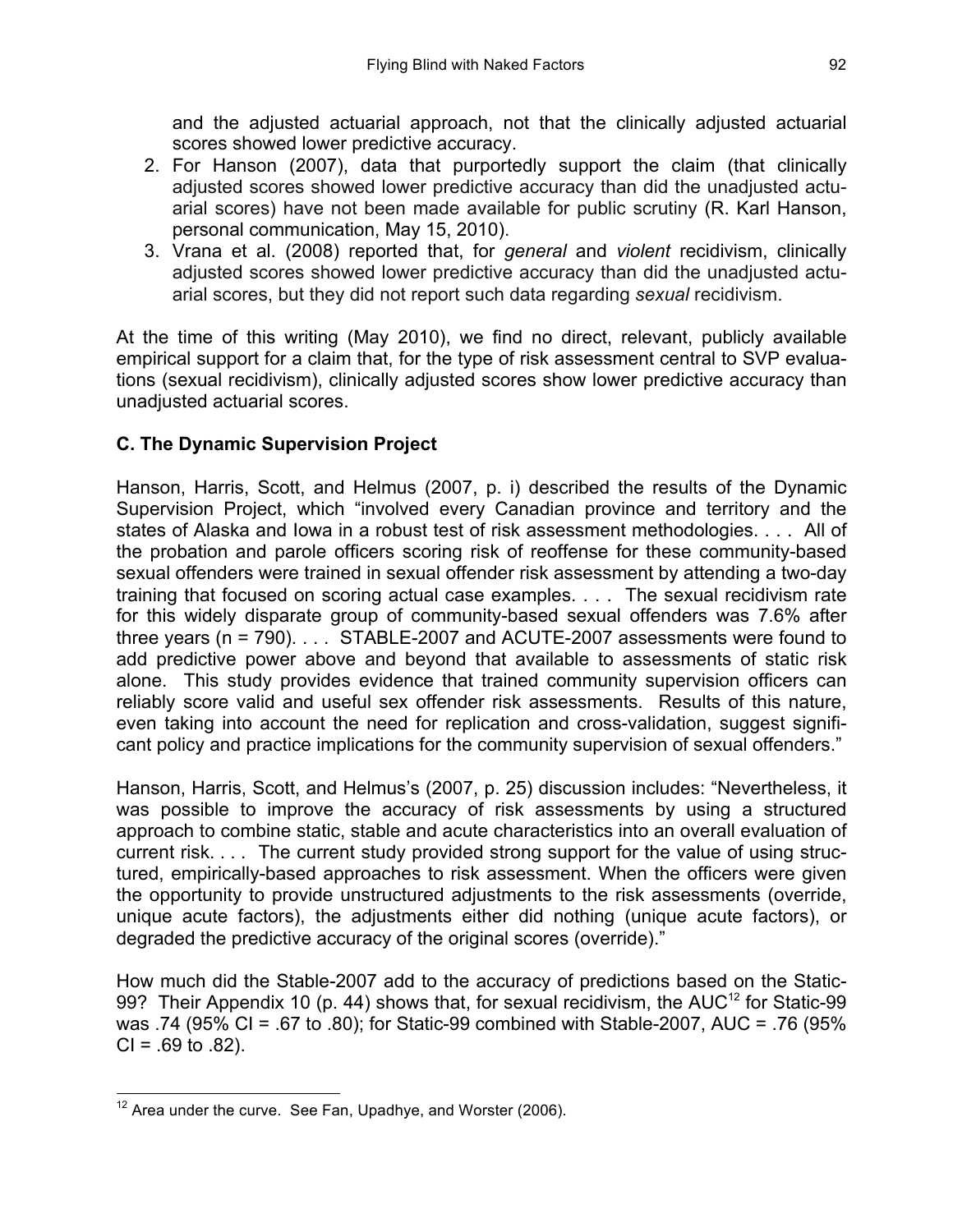Consider these points about the Dynamic Supervision Project:

- 1. To date, this is the only peer-reviewed, published study we found that addresses whether use of the Stable-2007 and/or Acute-2007 improves accuracy of prediction of any of the instruments in the Static-99 fleet.<sup>13</sup>
- 2. Overall, for sexual recidivism, adding Stable-2007 to Static-99 increased AUC from .74 to 76. For the 613 Canadian offenders, adding Stable-2007 to Static-99 increased AUC from .76 to .79. For the 179 US offenders (Alaska and Iowa), adding the Stable-2007 increased AUC from .56 to .60.<sup>14</sup>
- 3. Generally, one would expect some shrinkage on cross validation.
- 4. Various unstructured adjustments decreased the accuracy of prediction or left accuracy unchanged.
- 5. This procedure was done by the offenders' probation officers while the offenders were on probation—not by an SVP evaluator while the offenders were incarcerated.
- 6. Adding the Stable-2007 increased the accuracy of risk assessments in Canada but not in the USA (Alaska and Iowa).

For the Dynamic Supervision Project, the increased accuracy was small and the study has not been replicated or cross validated. Therefore, specific guidelines for using Stable-2007 to adjust risk based on Static-99 are premature. Already, though, the Static-99 is considered obsolete by its developers,<sup>15</sup> so it is hard to imagine how any risk assessor could directly apply the results of the 2007 Dynamic Supervision Project to a risk assessment in 2010. Even if that hurdle can somehow be overcome, there are at least two additional hurdles remaining for an SVP evaluator assessing an incarcerated person in the USA. This sole study was of offenders on probation (not incarcerated), and the combined risk-assessment procedure was essentially worthless for predicting sexual recidivism for the USA subjects (AUC = .60; 95% confidence interval = .42 to .76).

## **VII. CONCLUSIONS**

Hanson (1998) provided valuable descriptions and proscriptions regarding adjusted actuarial evaluations, including: "The research can provide no easy answer as to when factors external to the actuarial instrument should be considered" (pp. 65-66).

With the exception of the "sexual-deviance" risk factor, data reported in meta-analyses (Hanson & Bussière, 1998; Hanson & Morton-Bourgon, 2005) have not been presented in a way that allows readers to compute accuracy statistics such as true positive and false positive outcomes. In turn, evaluators cannot use the data in those meta-analyses

 $13$  Checking with colleagues via professional Internet lists yielded no such studies. Thanks for input from Susan Sachsenmaier, personal communication on May 13, 2010.

<sup>&</sup>lt;sup>14</sup> An AUC of .50 indicates no discriminative value. See Fan, Upadhye, and Worster (2006).<br><sup>15</sup> "Given that Static-99R was found to fully incorporate the relationship between age at release and sexual recidivism, whereas the original Static-99 scale did not (Helmus, 2009), the developers of Static-99 recommend that the revised version of the scale (Static-99R) replace Static-99 in all contexts where it is used." See "Static-99R Reporting Template: Routine Samples (Word or PDF)" at www.static99.org.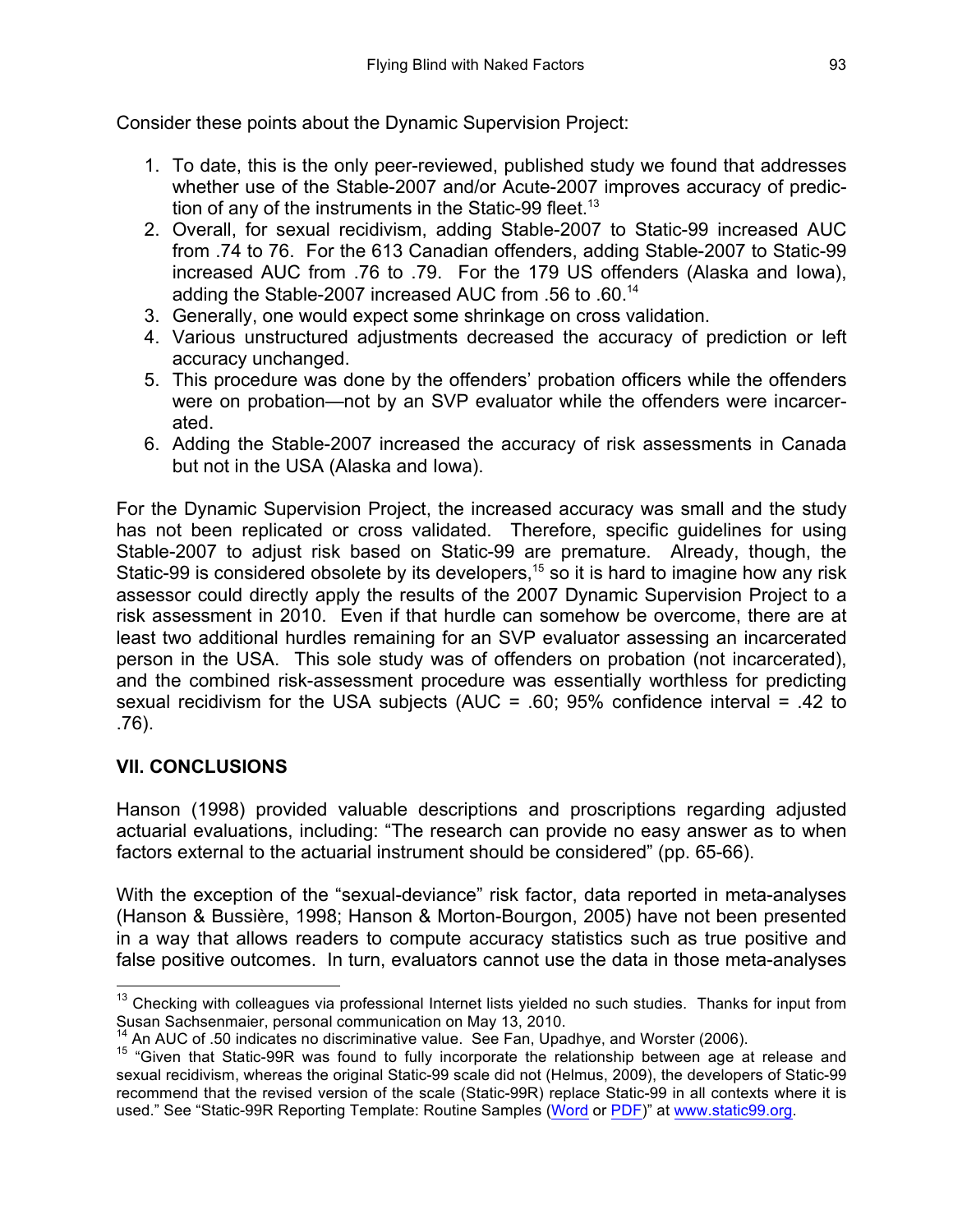to identify the frequencies of false positives and false negatives associated with any risk factor.

When an evaluator uses the tables in the meta-analyses to consider whether a risk factor (e.g., empathy) not included in an actuarial instrument is actually associated with sexual re-offense, a lack of association (correlation or effect size near zero) would not support the use of that risk factor for adjusting the risk assessment based on the actuarial instrument. Unless multivariate analysis reveals interactive effects (e.g., moderator variables, suppressor variables), use of such variables to adjust risk would not be supported.

What about the factors in the meta-analyses that show significant correlation with sexual recidivism but are not included in an actuarial instrument? Hanson (1998, p. 66) wrote, "When the appropriate research has been conducted, what were considered external factors will either be incorporated into an actuarial instrument or will be deemed safe to disregard." As more data are collected, instrument developers can include additional items that add incremental validity, or change the weight or scoring of existing items.<sup>16</sup>

The meta-analyses (Hanson & Bussière, 1998; Hanson & Morton-Bourgon, 2005) are a good place to look for risk factors that are not associated with sexual recidivism, and a bad place to look for risk factors to use for adjusting actuarial risk assessment. Except for a relatively brief window of time between publication of a meta-analysis and revision (or not) of an actuarial risk-assessment tool, risk factors that help to predict sexual recidivism will already have been considered for use in actuarial tools. Those that add incremental validity to a risk assessment will have been incorporated into actuarial instruments. Those that have been considered and not incorporated in the instruments "will be deemed safe to disregard" Hanson (1998, p. 66).

In contrast to the factors listed in the meta-analyses, those listed as "Risk Factors outside the Static-99" at www.static99.org appear completely naked, with no empirical data at all. We encourage readers to look at that document and consider whether it can be used to answer "three questions that should be considered when evaluating an adjusted actuarial prediction" (Hanson, 1998, p. 67):

To what extent are the variables used for an adjustment already addressed by the actuarial instrument (i.e., how highly are they intercorrelated)?

Is there a compelling rationale or evidence strong enough to justify changing the actuarial prediction?

Is the amount of the adjustment proportional to the importance of the external variables being considered?

<sup>&</sup>lt;sup>16</sup> Dynamic factors can be incorporated into an actuarial scale (e.g., the VRS-SO; Olver, 2004; Olver, Wong, & Nicholaichuk, 2008; Olver, Wong, Nicholaichuk, & Gordon, 2007), or developed into a separate scale (e.g., Stable-2007 and Acute-2007; Hanson, Harris, Scott, and Helmus, 2007). As with any riskassessment tool, replication and cross-validation are necessary steps prior to clinical application.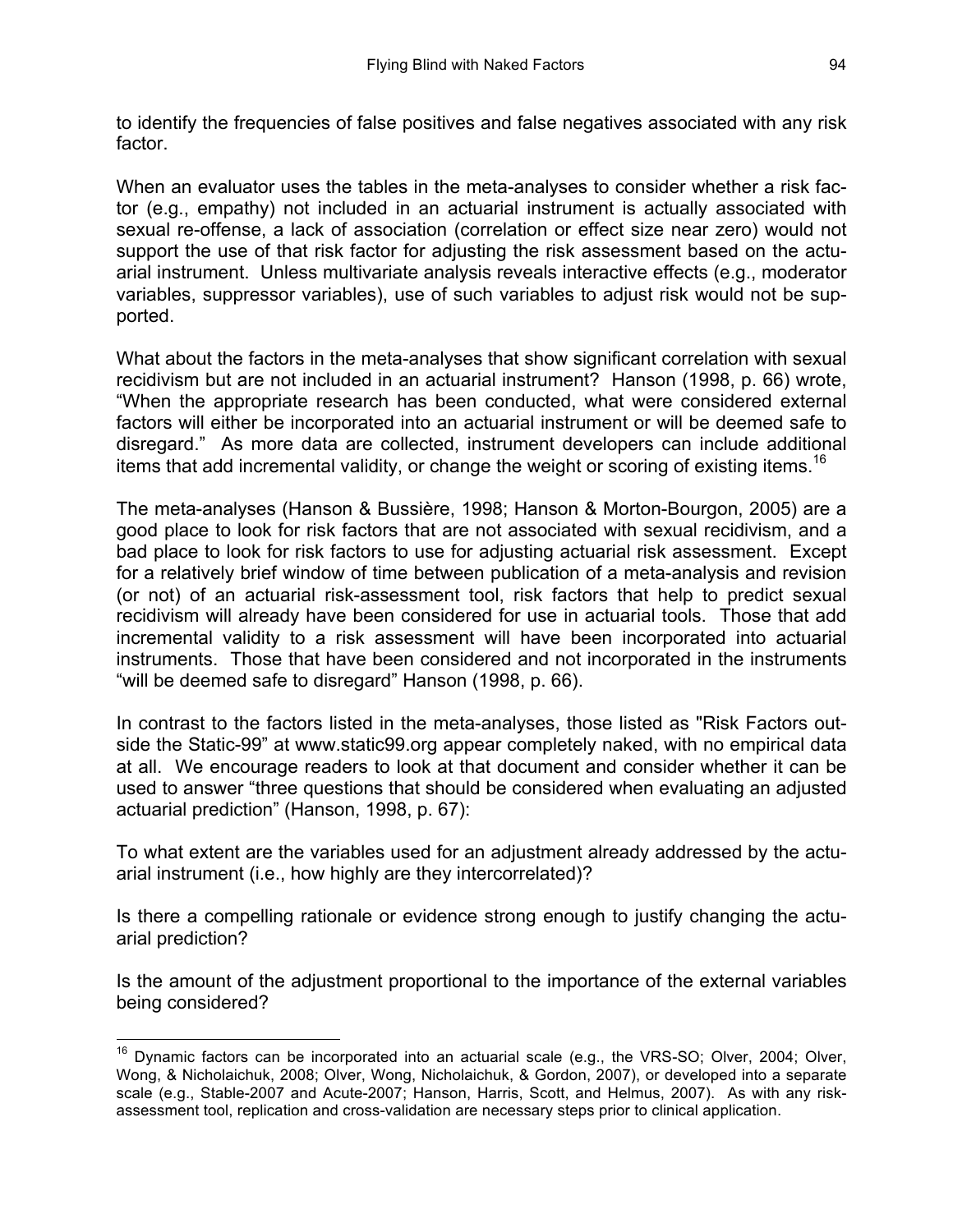To extend the metaphor further, we suggest that evaluators who would rely on "Risk Factors outside the Static-99" as a guide for adjusting an actuarial risk assessment would be flying blind with naked factors.<sup>17</sup>

### **Cautionary Note: Persons who intend to stand on the shoulders of giants should first peek beneath the giants' sandals.**

In 1998, Hanson wrote that, given the state of knowledge at the time, he considered there to be three plausible approaches to sexual-recidivism risk assessment: guided clinical, pure actuarial, and adjusted actuarial. Eleven years later, Hanson and Morton-Bourgon (2009, p. 7) reviewed three studies that compared pure-actuarial to adjustedactuarial sex-offender risk assessment, and concluded, "For all three measures, for all types of raters, and for all outcomes, the adjusted scores showed lower predictive accuracy than did the unadjusted actuarial scores." As we prepared an earlier draft of this paper, we accepted Hanson and Morton-Bourgon's conclusion uncritically, and we were ready to call for an indefinite moratorium on adjusted-actuarial sex-offender risk assessment. In the peer-review process for this article, a "blind" reviewer criticized our reliance on authority<sup>18</sup> and encouraged an independent review of the three studies (Gore, 2007; Hanson, 2007; and Vrana et al., 2008).

Our independent review does not lead us to concur with Hanson and Morton-Bourgon's interpretation of the data. We are troubled by our findings. As clinicians, we often rely on peer-reviewed research to guide our practice. Clinicians should be able to confidently take guidance from results and conclusions in a recent, relevant meta-analysis by leading researchers in the field. From the perspective of practicing clinicians (consumers of research), we beseech researchers to qualify their findings, consistently and carefully, especially in their concluding statements with important practical implications. We ask for strong, clear cautions regarding any summaries or conclusions drawn in part from studies that have not undergone peer review. We suggest that any data that are not (yet) publicly available should not (yet) be included in a meta-analysis. Alternatively, researchers could prominently display a warning such as "not ready for clinical application" for any meta-analysis that relies in part on data that have not been peer-reviewed and/or are not available for public scrutiny.

<sup>&</sup>lt;sup>17</sup> Some of these factors are dynamic factors. Each and every one can change—and sometimes change substantially–over time. There is no guidance at www.static99.org whether these factors should be assessed in terms of an offender's current status, or in terms of his offense history. The unavailability of necessary guidance for this issue can only compromise levels of inter-rater reliability for these factors. Similarly, there is no guidance for how to assess these variables; when to assess them; how much, if any, unique variance the variables add to the Static-99 score; or how much weight to give these variables if adjusting the risk assessment based on the Static-99 score.

<sup>18</sup> "Things aren't 'true' just because Karl Hanson (or any other expert) says so. . . . There is an extensive quote concerning Hanson's evaluation of three studies that have compared actuarial scores and adjusted actuarial scores. Given the centrality of these studies to the basic point of this submission, the authors should review these studies on their own and provide their own assessment—not someone else's concerning what was found."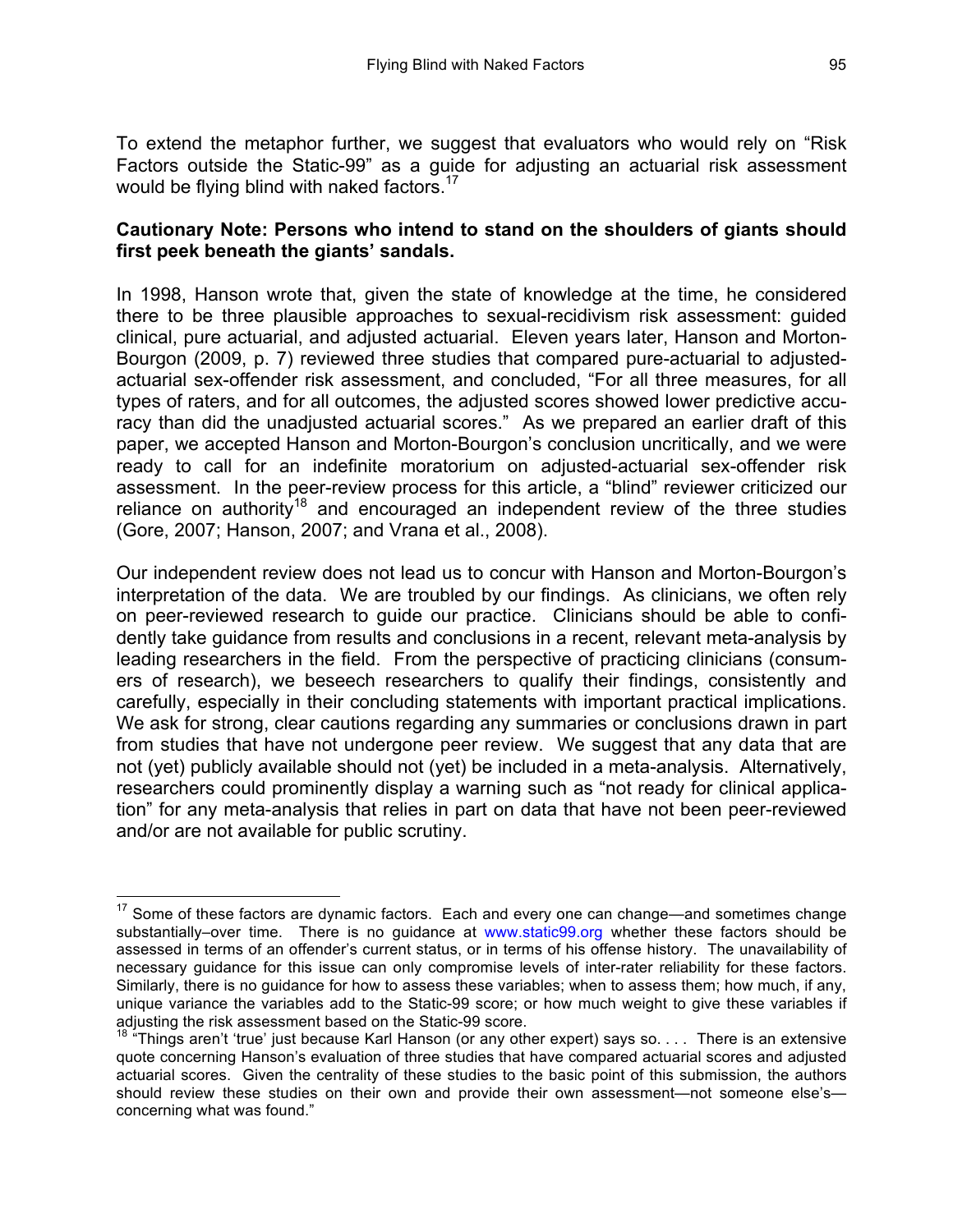In closing, we provide our own conclusion regarding the current state of knowledge. For the reader's convenience, we repeat the quote from Hanson and Morton-Bourgon (2009, p. 7):

Three studies examined the difference between actuarial scores and adjusted actuarial risk ratings (Gore, 2007; Hanson, 2007; Vrana, Sroga, & Guzzo, 2008). In these studies, evaluators were required to complete an actuarial risk tool and then were allowed to adjust the final risk rating on the basis of factors external to the actuarial tool. All three studies were prospective, and evaluators completed the ratings as part of their routine procedures. In two studies, the raters were probation officers (Hanson, 2007; Vrana et al., 2008), and in the other study, the raters were either psychologists or correctional staff (Gore, 2007). For all three measures, for all types of raters, and for all outcomes, the adjusted scores showed lower predictive accuracy than did the unadjusted actuarial scores.

Our analysis of available data leads to a different summary regarding pure-actuarial versus adjusted-actuarial sexual-recidivism risk assessment: We are aware of no studies published in peer-reviewed journals that report empirical data directly comparing the accuracy of actuarial scores and adjusted-actuarial risk ratings. In her 2007 doctoral dissertation of assessments using the MnSOST-R, Gore (p. 61) reported that her analyses failed to reveal any statistically significant differences in overall accuracy between the pure-actuarial approach and the adjusted-actuarial approach. Additional research, including some projects in progress, may add to our understanding. We look forward to further developments in this field.

received January 20, 2010, revision submitted March 12, 2010, accepted May 12, 2010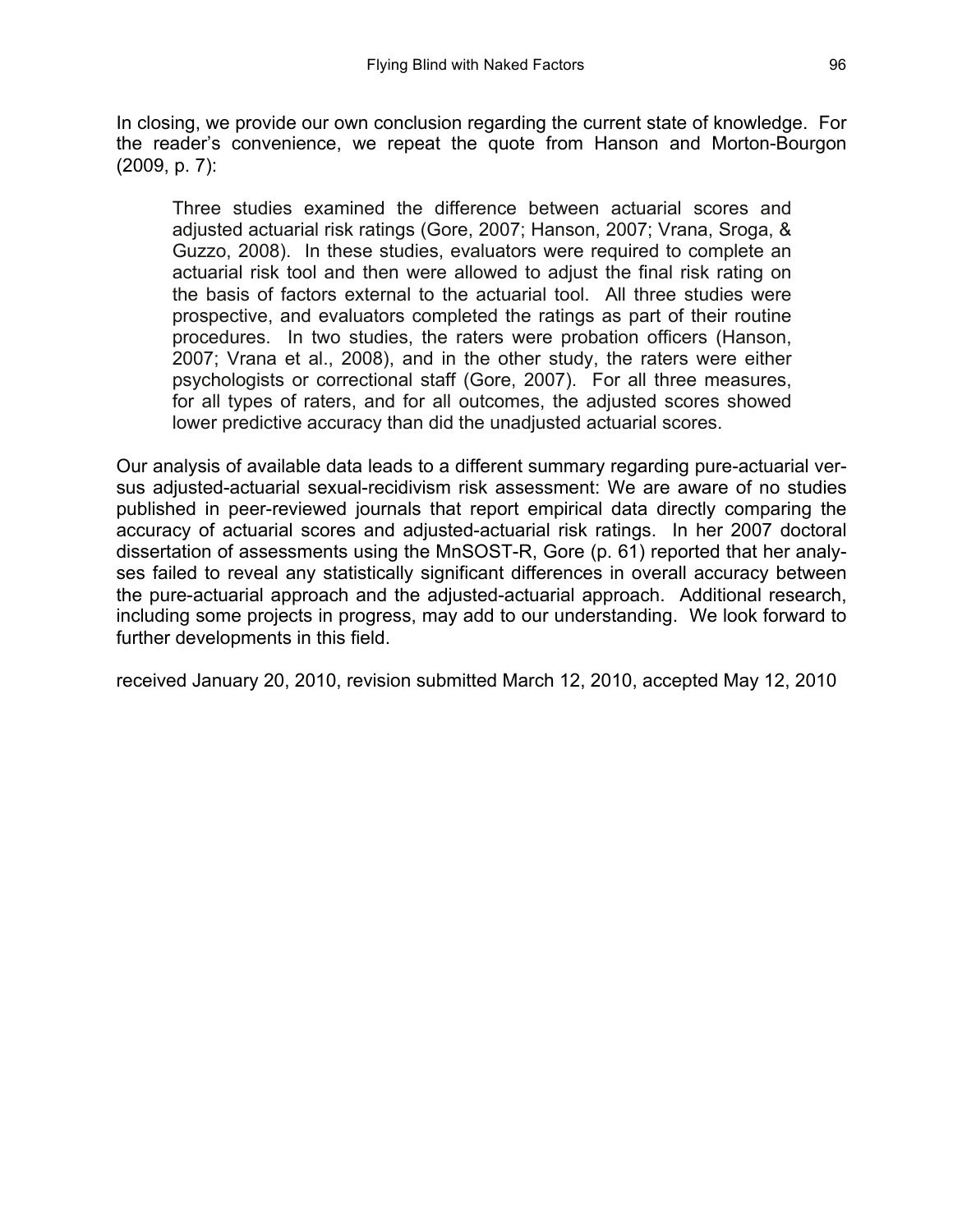#### **REFERENCES**

- Bierman, K. L., Nix, R. L., Maples, J. J., & Murphy, S. A. (2006). Examining clinical judgment in an adaptive intervention design: The Fast Track Program. *Journal of Consulting and Clinical Psychology, 74,* 468-481.
- Campbell, T. W. (2003). Sex offenders and actuarial risk assessments: Ethical considerations. *Behavioral Sciences and the Law, 21,* 269-279.
- Campbell, T. W. (2007). Assessing sex offenders: *Problems and pitfalls-2nd Ed.* Springfield, IL: Charles C. Thomas.
- Davis, D., & Follette, W. C. (2002). Rethinking the probative value of evidence: Base rates, intuitive profiling, and the "postdiction" of behavior. *Law and Human Behavior, 26,* 133-158.
- Dawes, R. M., Faust, D., & Meehl, P. E. (1989). Clinical versus actuarial judgment. *Science, 243,* 1668-1673.
- de Vogel, V., de Ruiter, C., van Beck, D., & Mead, G. (2004). Predictive validity of the SVR-20 and Static-99 in a Dutch sample of treated sex offenders. *Law & Human Behavior, 28,* 235-251.
- Doren, D. M. (2002). *Evaluating sex offenders: A manual for civil commitments and beyond.* Thousand Oaks, CA: Sage.
- Epperson, D. L., Kaul, J. D., & Hesselton, D. (1998, September). Final report on the development of the Minnesota Sex Offender Screening Tool-Revised. Paper presented at the Annual Meeting of the Association for the Treatment of Sexual Abusers. Vancouver, BC, Canada.
- Fan, J., Upadhye, S., & Worster, A. (2006). Understanding receiver operating characteristic (ROC) curves. Canadian Journal of Emergency Medicine, 8, 19-20.
- Faust, D. (1986). Research on human judgment and its application to clinical practice. *Professional Psychology: Research and Practice, 17,* 420-430.
- Fitch, W. L., & Hammen, D. A. (2003). The new generation of sex offender commitment laws: Which states have them and how do they work? In B. J. Winick & J. Q. LaFond (Eds.) *Protecting Society from sexually dangerous offenders.* Washington, DC: American Psychological Association.
- Friedrich, B. (2005). Correlates of sexual behavior in young children. *Journal of Child Custody, 2(3),* 41-55.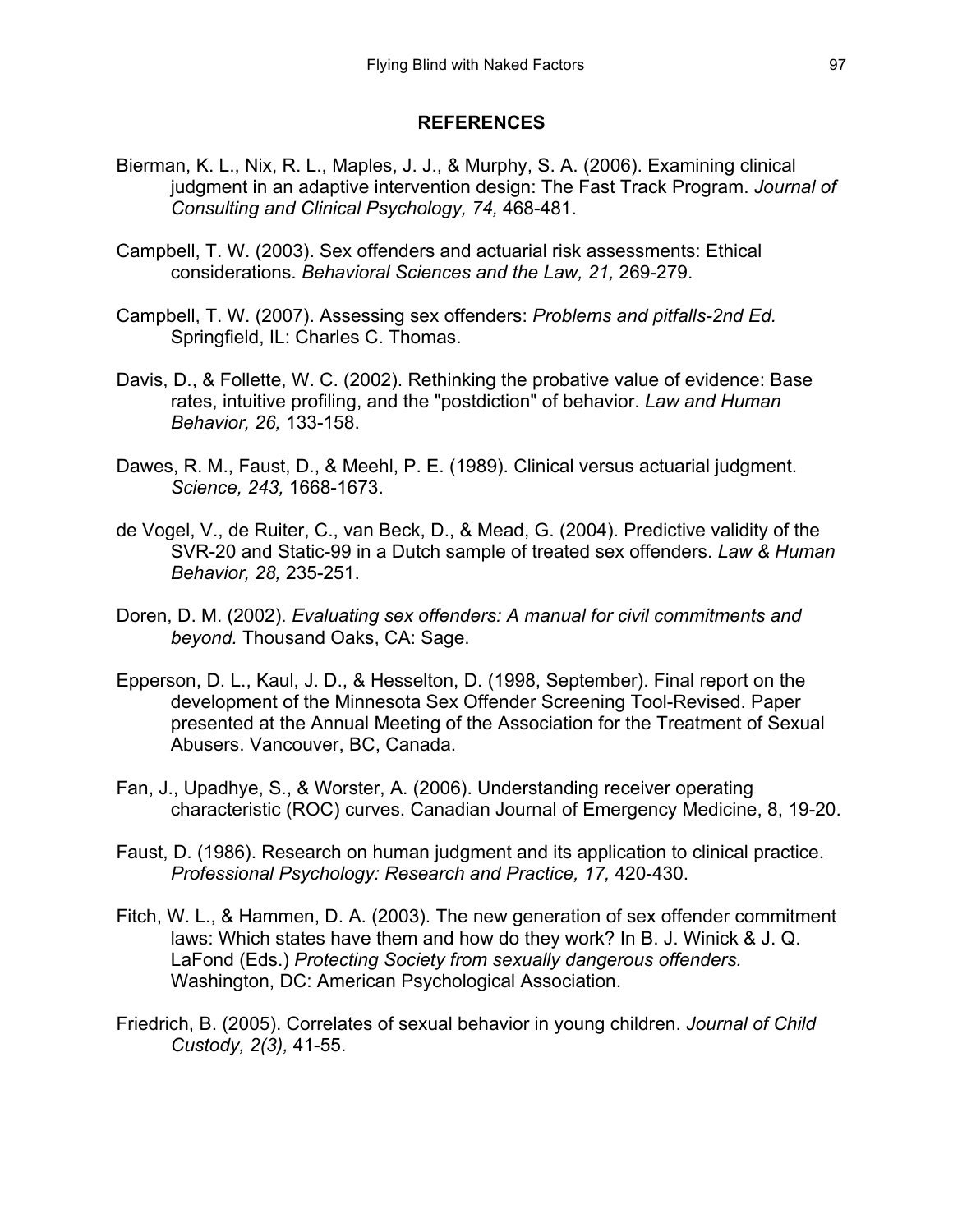- Gore, K. S. (2007). Adjusted actuarial assessment of sex offenders: The impact of clinical overrides on predictive accuracy. *Dissertation Abstracts International, 68*(07), 4824B. (UMI No. 3274898). Cited in R. K. Hanson & K. Morton-Bourgon. (2009). The accuracy of recidivism risk assessments for sexual offenders: A meta-analysis of 118 prediction studies. *Psychological Assessment, 21,* 1-21.
- Hanson, R. K. (1998). What do we know about sex offender risk assessment? *Psychology, Public Policy, and Law, 4,* 50-72.
- Hanson, R. K. (2002). Introduction to the Special Section on dynamic risk assessment with sex offenders. *Sexual Abuse: A Journal of Research and Treatment, 14,* 99- 101.
- Hanson, R. K. (2003). Who is dangerous and when are they safe: Risk assessment with sexual offenders. In B. J. Winick & J. Q. LaFond (Eds.) *Protecting society from sexually dangerous offenders.* Washington, DC: American Psychological Association.
- Hanson, R. K. (2007, March). *How should risk assessments for sexual offenders be conducted?* Paper presented at the Fourth Annual Forensic Psychiatry Conference, Victoria, British Columbia, Canada. Cited in R. K. Hanson & K. Morton-Bourgon. (2009). The accuracy of recidivism risk assessments for sexual offenders: A meta-analysis of 118 prediction studies. *Psychological Assessment, 21,* 1-21.
- Hanson, R. K., Harris, A. J. R., Scott, T., & Helmus, L. (2007). *Assessing the risk of sexual offenders on community supervision: The Dynamic Supervision Project*  (Corrections Research User Report No. 2007–05). Ottawa, Ontario, Canada: Public Safety Canada.
- Hanson, R. K., & Morton-Bourgon, K. (2005). The characteristics of persistent sexual offenders: A meta-analysis of recidivism studies. *Journal of Consulting and Clinical Psychology, 73,* 1154-1163.
- Hanson, R. K., & Morton-Bourgon, K. E. (2009). The accuracy of recidivism risk assessments for sexual offenders: A meta-analysis of 118 prediction studies. *Psychological Assessment, 21,* 1-21.
- Hanson, R. K., Morton, K. E., & Harris, A. J. R. (2003). Sexual offender recidivism risk: What we know and what we need to know. In R. A. Prentky, E. S. Janus, & M. C. Seto (Eds.), *Sexually coercive behavior.* New York: New York Academy of Sciences (Vol. 989).
- Hanson, R. K., & Harris, A. J. R. (2001). A structured approach to evaluating change among sexual offenders. *Sexual Abuse: A Journal of Research and Treatment, 13,* 105-122.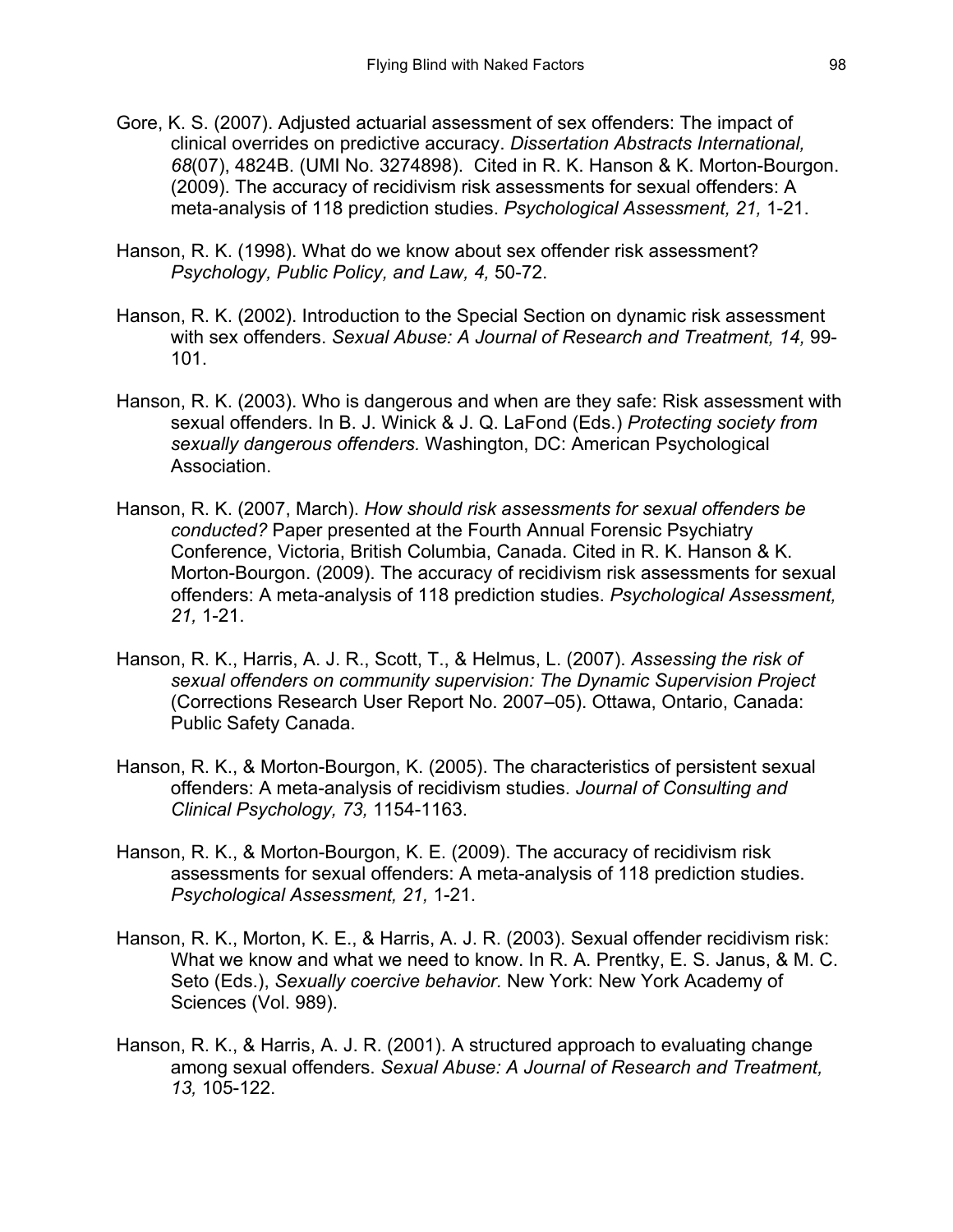- Hanson, R. K., & Thornton, D. (2000). Improving risk assessments for sex offenders: A comparison of three actuarial scales. *Law and Human Behavior, 24,* 119-136.
- Hanson, R. K., & Bussière, M. T. (1998). Predicting relapse: A meta-analysis of sexual offender recidivism studies. *Journal of Consulting and Clinical Psychology, 66,* 348-362.
- Harris, G. T., & Rice, M. E. (2003). Actuarial assessment of risk among sex offenders. In R. A. Prentky, E. S. Janus, & M. C. Seto (Eds.), *Sexually coercive behavior.* New York: New York Academy of Sciences (Vol. 989).
- Harris, G. T. & Rice, M. E. (2010). Assessment of risk and dangerousness in adults. In J. Brown & E. A. Campbell (Eds.) *Cambridge handbook of forensic psychology.* (pp. 299-306). New York: Cambridge University Press.
- Harris, G. T., Rice, M. E., & Cormier, C.A. (2002). Prospective replication of the Violence Risk Appraisal Guide in predicting violent recidivism among forensic patients. *Law and Human Behavior, 26,* 377-394.
- Helmus, L., Hanson, R. K., & Thornton, D. (2009). Reporting Static-99 in light of new research on recidivism norms. *The Forum, 21(1), Winter 2009,* 38-45.
- Helmus, L. (2009). *Re-norming Static-99 recidivism estimates: Exploring base rate variability across sex offender samples.* Unpublished M.A. thesis, Carleton University, Ottawa, Ontario, Canada.
- Jaffe, E. (2004, May). What was I thinking?: Kahneman explains how intuition leads us astray. *APS Observer, 17(5),* 24-26.
- Karouski, B. (February 24, 2010). Motor insurance premiums to double for motorists speeders. News-Insurances.com. Downloaded 3/2/2010 from http://www.newsinsurances.com/motor-insurance-premiums-to-double-for-motoristsspeeders/016713904.
- Lilienfeld, S. O. (in press). Can psychology become a science? *Personality and Individual Differences* (2010), doi:10.1016/ j.paid.2010.01.024.
- Murrie, D. C., Boccaccini, M. T., Turner, D., Meeks, M., Woods, C., & Tussey, C. (2009). Rater (dis)agreement on risk assessment measures in sexually violent predator proceedings: Evidence of adversarial allegiance in forensic evaluation? *Psychology, Public Policy, and Law, 15,* 19–53.
- New Hampshire v. William Ploof (4 Feb 2009). Deposition of Amy Phenix, Ph.D. Docket No. 07-E-238.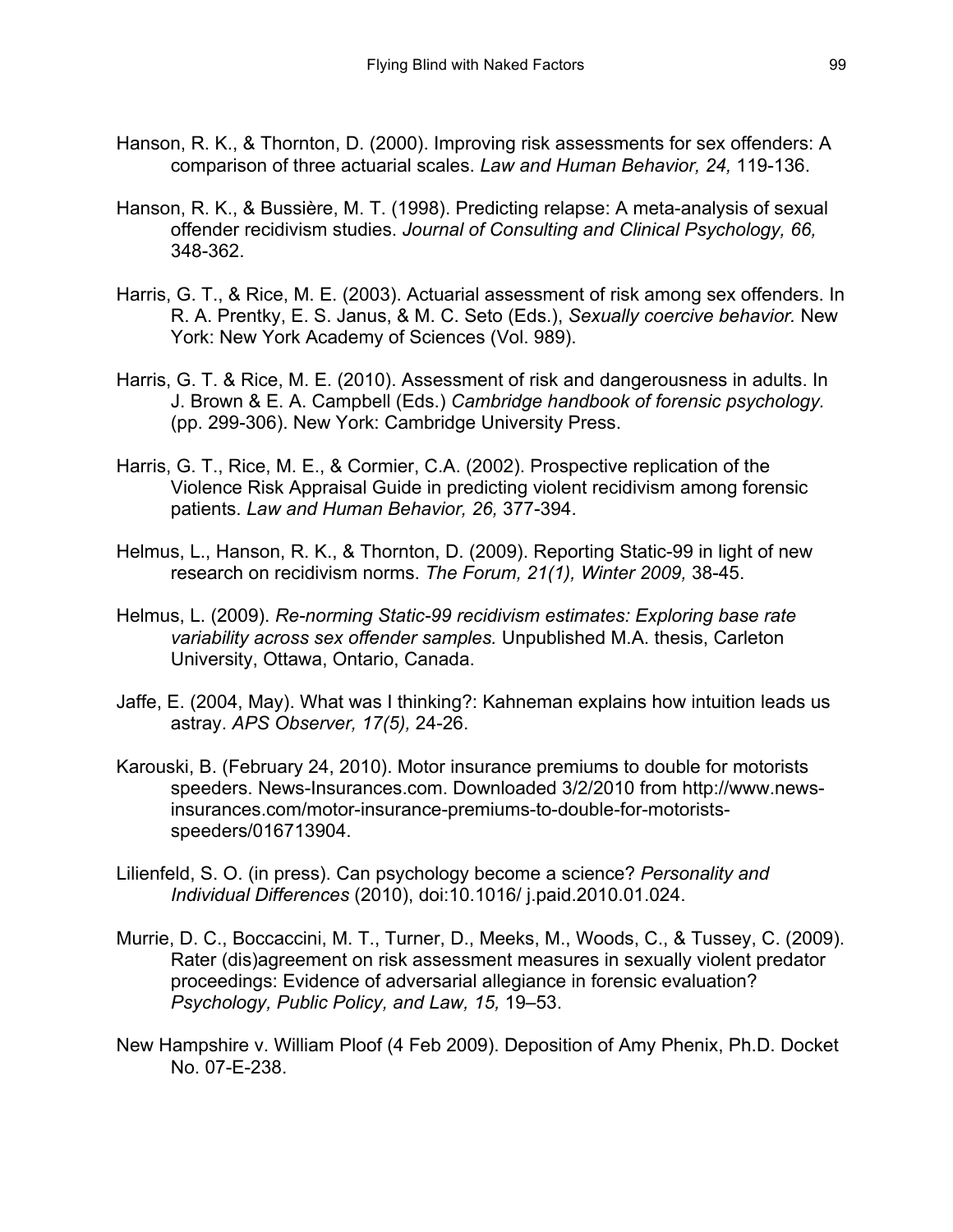- New Hampshire v. William Ploof (4 Feb 2009). Deposition of Amy Phenix, Ph.D. Docket No. 07-E-238.
- Nunes, K. L., & Cortoni, F. (2008). Dropout from sex-offender treatment and dimensions of risk of sexual recidivism. *Criminal Justice and Behavior, 35(1),* 24-33.
- Olver, M. E. (2004). The development and validation of the Violence Risk Scale: Sexual Offender version (VRS:SO) and its relationship to psychopathy and treatment attrition. *Dissertation Abstracts International: Section B: The Sciences and Engineering, 64(9-B),* 4628.
- Olver, M. E., Wong, S. C. P., & Nicholaichuk, T. P. (2008). Outcome evaluation of a high-intensity inpatient sex offender treatment program. *Journal of Interpersonal Violence*, *24,* 522.
- Olver, M. E., Wong, S. C. P., & Nicholaichuk, T. P., & Gordon, A. (2007). The validity and reliability of the Violence Risk Scale-Sexual Offender Version: Assessing sex offender risk and evaluating therapeutic change. *Psychological Assessment, 19(3),* 318-329.
- Petrila, J., & Otto, R.K. (2001). Admissibility of expert testimony in sexually violent predator proceedings. In A. Schlank (Ed.), *The sexual predator: Legal issues, clinical issues, special populations - Volume II.* Kingston, NJ: Civic Research Institute.
- Quinsey, V. L., Harris, G. T., Rice, M. E., & Cormier, C. A. (1998). *Violent offenders: Appraising and managing risk.* Washington, DC: American Psychological Association.
- Quinsey, V. L., Harris, G. T., Rice, M. E., & Cormier, C. A. (2006). *Violent offenders: Appraising and managing risk (Second Edition).* Washington, DC: American Psychological Association.
- Rice, M. E., Harris, G. T., & Hilton, N. Z. (2010). The Violence Risk Appraisal Guide and Sex Offender Risk Appraisal Guide for violence risk assessment and the Ontario Domestic Assault Risk Assessment and Domestic Violence Risk Appraisal Guide for wife assault risk assessment. In R. Otto and K. Douglas (Eds.) *Handbook of violence risk assessment tools.* (pp. 99-120). Oxford, UK: Routledge/Taylor & Francis.
- Sawyer, J. (1966). Measurement and prediction, clinical and statistical. *Psychological Bulletin, 66,* 178-200.
- Scalora, M. J. & Garbin, C. (2003). A multivariate analysis of sex offender recidivism. *International Journal of Offender Therapy and Comparative Criminology, 47,* 309- 323.